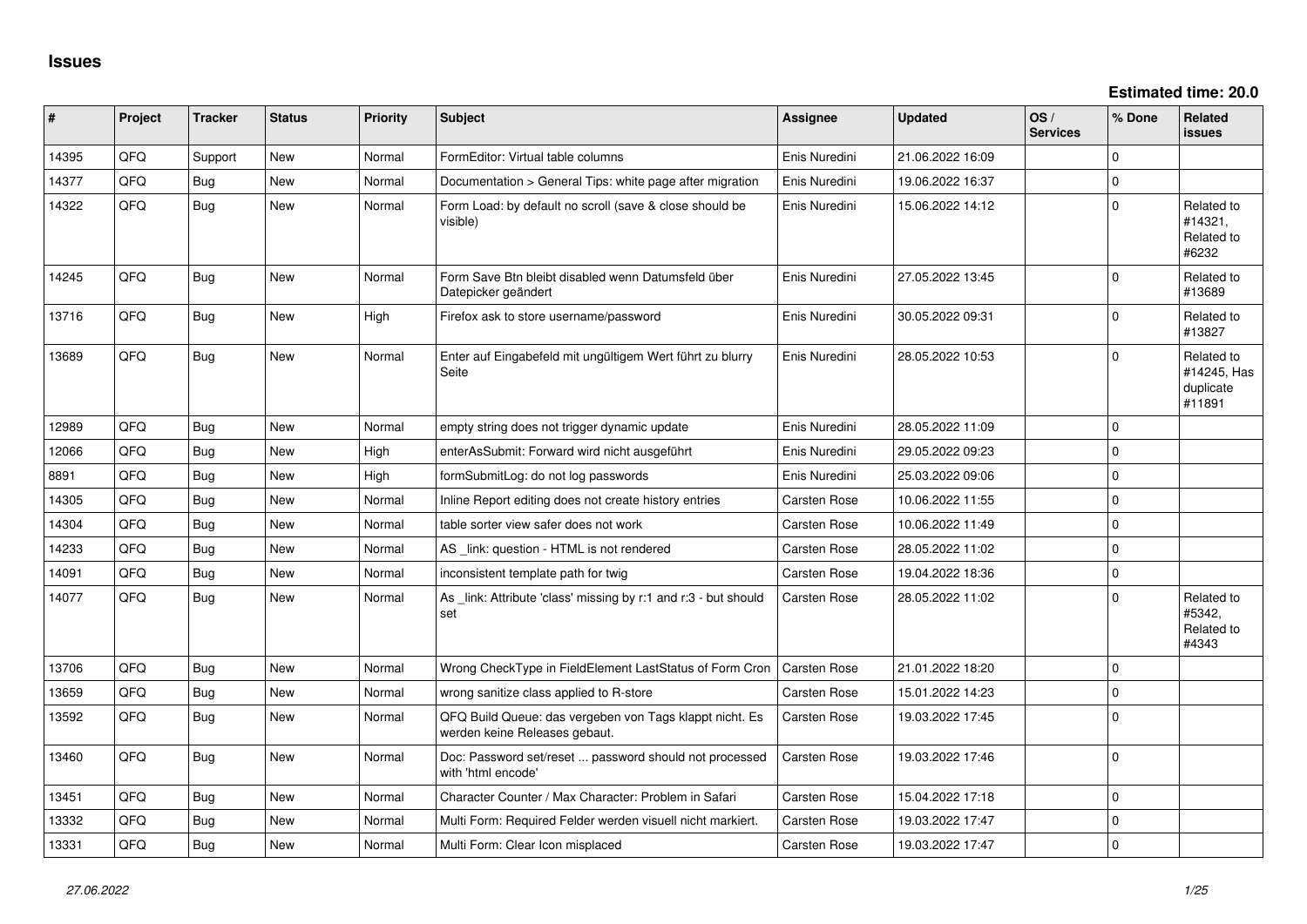| ∥ #   | Project | <b>Tracker</b> | <b>Status</b> | <b>Priority</b> | Subject                                                                                                                                             | Assignee     | <b>Updated</b>   | OS/<br><b>Services</b> | % Done      | Related<br><b>issues</b>                                             |
|-------|---------|----------------|---------------|-----------------|-----------------------------------------------------------------------------------------------------------------------------------------------------|--------------|------------------|------------------------|-------------|----------------------------------------------------------------------|
| 12974 | QFQ     | Bug            | New           | High            | Sanitize Queries in Action-Elements                                                                                                                 | Carsten Rose | 07.12.2021 17:19 |                        | $\mathbf 0$ |                                                                      |
| 12716 | QFQ     | Bug            | New           | Normal          | template group: Pattern only applied to first instance                                                                                              | Carsten Rose | 19.03.2022 17:47 |                        | $\mathbf 0$ |                                                                      |
| 12714 | QFQ     | Bug            | New           | Normal          | Conversion of GIF to PDF broken when GIF contains Alpha.                                                                                            | Carsten Rose | 19.03.2022 17:49 |                        | $\mathbf 0$ |                                                                      |
| 12702 | QFQ     | Bug            | New           | High            | templateGroup: broken in multiDb Setup                                                                                                              | Carsten Rose | 14.12.2021 16:02 |                        | $\mathbf 0$ |                                                                      |
| 12670 | QFQ     | Bug            | New           | High            | Dropdown-Menu classes können nicht mehr angegeben<br>werden                                                                                         | Carsten Rose | 07.12.2021 17:19 |                        | $\Omega$    |                                                                      |
| 12581 | QFQ     | Bug            | New           | Normal          | Form.forward=close: Record 'new' in new browser tab ><br>save (& close) >> Form is not reloaded with new created<br>record id and stays in mode=new | Carsten Rose | 19.03.2022 17:48 |                        | $\mathbf 0$ |                                                                      |
| 12545 | QFQ     | <b>Bug</b>     | New           | Urgent          | sql.log not created / updated                                                                                                                       | Carsten Rose | 14.12.2021 16:02 |                        | $\Omega$    |                                                                      |
| 12520 | QFQ     | Bug            | New           | Normal          | Switch FE User: still active even FE User session expired                                                                                           | Carsten Rose | 19.03.2022 17:48 |                        | $\Omega$    |                                                                      |
| 12513 | QFQ     | Bug            | New           | High            | Implement server side check of maxlength                                                                                                            | Carsten Rose | 07.12.2021 17:19 |                        | $\Omega$    |                                                                      |
| 12512 | QFQ     | Bug            | New           | Normal          | Some MySQL Installation can't use 'stored procedures'                                                                                               | Carsten Rose | 19.03.2022 17:48 |                        | $\mathbf 0$ |                                                                      |
| 12468 | QFQ     | Bug            | New           | Urgent          | Form: update Form.title after save                                                                                                                  | Carsten Rose | 03.05.2021 21:12 |                        | $\Omega$    |                                                                      |
| 12327 | QFQ     | Bug            | New           | Normal          | Copy to clipboard: Glyphicon can not be changed                                                                                                     | Carsten Rose | 27.12.2021 17:59 |                        | $\mathbf 0$ |                                                                      |
| 12187 | QFQ     | Bug            | New           | Normal          | Trigger FormAsFile() via Report: probably problem with multi<br>DB setup                                                                            | Carsten Rose | 20.03.2021 21:20 |                        | $\Omega$    |                                                                      |
| 12133 | QFQ     | Bug            | New           | Normal          | NPM, phpSpreadSheet aktualisieren                                                                                                                   | Carsten Rose | 15.03.2021 09:04 |                        | $\mathbf 0$ |                                                                      |
| 12045 | QFQ     | Bug            | New           | Normal          | templateGroup afterSave FE: Aufruf ohne<br>sqlHonorFormElements funktioniert nicht                                                                  | Carsten Rose | 18.02.2021 16:33 |                        | $\Omega$    |                                                                      |
| 12040 | QFQ     | Bug            | New           | Normal          | FE Mode 'hidden' für zwei FEs auf einer Zeile                                                                                                       | Carsten Rose | 18.02.2021 10:13 |                        | $\mathbf 0$ |                                                                      |
| 11752 | QFQ     | Bug            | New           | Normal          | checkbox renders multiple input elements with same name                                                                                             | Carsten Rose | 17.12.2020 14:58 |                        | $\mathbf 0$ | Related to<br>#11750                                                 |
| 11695 | QFQ     | Bug            | New           | Normal          | MultiForm required FE Error                                                                                                                         | Carsten Rose | 04.12.2020 13:34 |                        | $\Omega$    |                                                                      |
| 11668 | QFQ     | Bug            | New           | Normal          | Play function.sql - problem with mysql                                                                                                              | Carsten Rose | 03.05.2021 20:48 |                        | $\Omega$    |                                                                      |
| 11667 | QFQ     | Bug            | New           | Normal          | MySQL mariadb-server-10.3: Incorrect datetime value                                                                                                 | Carsten Rose | 03.05.2021 20:48 |                        | $\mathbf 0$ |                                                                      |
| 11239 | QFQ     | Bug            | New           | Normal          | Radiobutton (plain): horizontales Rendern abhängig vom<br>Datentyp in der Datenbank                                                                 | Carsten Rose | 30.09.2020 18:37 |                        | $\Omega$    |                                                                      |
| 10937 | QFQ     | Bug            | New           | Normal          | Fehler mit abhängigen Select- Feldern beim Positionieren                                                                                            | Carsten Rose | 12.11.2020 23:45 |                        | $\mathbf 0$ |                                                                      |
| 10704 | QFQ     | Bug            | New           | Normal          | wkhtml problem rendering fullCalendar.js / fabric.js >><br>successor: puppeteer                                                                     | Carsten Rose | 12.11.2020 23:45 |                        | $\pmb{0}$   | Related to<br>#5024,<br>Related to<br>#4650,<br>Related to<br>#10715 |
| 10658 | QFQ     | <b>Bug</b>     | New           | Normal          | processReadOnly broken                                                                                                                              | Carsten Rose | 27.05.2020 17:55 |                        | 0           |                                                                      |
| 10640 | QFQ     | <b>Bug</b>     | New           | High            | TypeAhead Tag: FE editierbar trotz readOnly                                                                                                         | Carsten Rose | 03.05.2021 21:12 |                        | $\pmb{0}$   |                                                                      |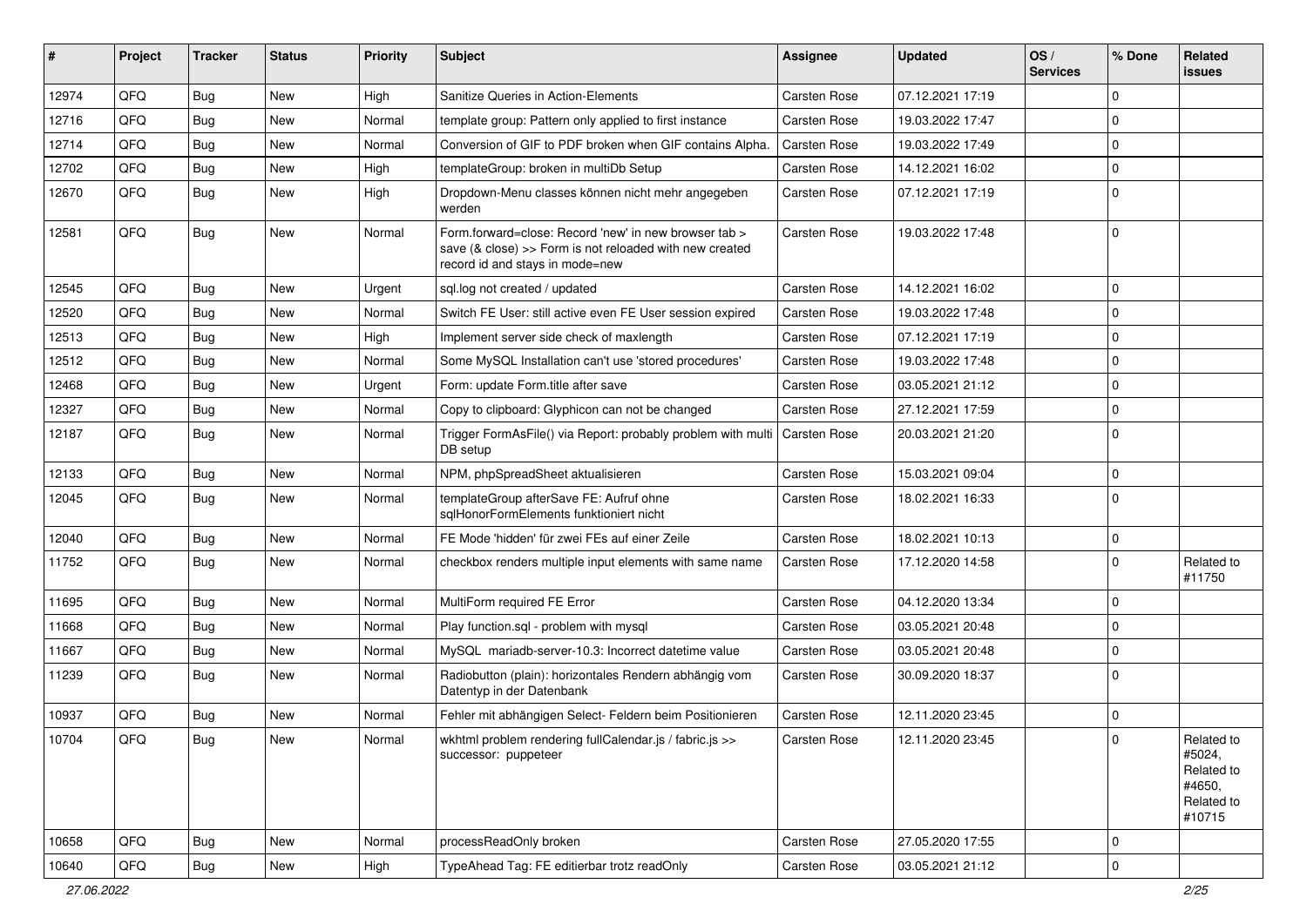| #     | Project | <b>Tracker</b> | <b>Status</b> | <b>Priority</b> | <b>Subject</b>                                                                             | <b>Assignee</b>     | <b>Updated</b>   | OS/<br><b>Services</b> | % Done      | <b>Related</b><br><b>issues</b>              |
|-------|---------|----------------|---------------|-----------------|--------------------------------------------------------------------------------------------|---------------------|------------------|------------------------|-------------|----------------------------------------------|
| 10588 | QFQ     | Bug            | New           | Normal          | typeahed Tag: Doku anpassen                                                                | Carsten Rose        | 12.11.2020 23:45 |                        | $\mathbf 0$ |                                              |
| 10508 | QFQ     | Bug            | New           | High            | Multi Form broken on Multi DB Instance                                                     | Carsten Rose        | 03.05.2021 21:12 |                        | $\pmb{0}$   |                                              |
| 10506 | QFQ     | Bug            | New           | High            | Template Group broken on MultiDB instance                                                  | Carsten Rose        | 03.05.2021 21:12 |                        | $\mathbf 0$ | Related to<br>#10505                         |
| 10322 | QFQ     | Bug            | New           | Normal          | FormElement / Radio: missing column 'enum' >> FE not<br>reported                           | Carsten Rose        | 07.05.2020 09:37 |                        | $\mathbf 0$ |                                              |
| 10082 | QFQ     | <b>Bug</b>     | New           | Normal          | FE.type=SELECT - 'sanatize' Class                                                          | Carsten Rose        | 07.05.2020 09:36 |                        | $\mathbf 0$ | Related to<br>#10081                         |
| 10081 | QFQ     | Bug            | New           | High            | Stale record lock after 'forbidden' character                                              | Carsten Rose        | 03.05.2021 21:12 |                        | $\mathbf 0$ | Related to<br>#10082,<br>Related to<br>#9789 |
| 9783  | QFQ     | Bug            | New           | Normal          | Email with special characters                                                              | <b>Carsten Rose</b> | 01.02.2020 23:22 |                        | $\mathbf 0$ |                                              |
| 9773  | QFQ     | Bug            | New           | Normal          | form.parameter.formModeGlobal=requiredOff                                                  | Carsten Rose        | 01.02.2020 15:56 |                        | $\pmb{0}$   |                                              |
| 9533  | QFQ     | Bug            | New           | Normal          | FE.type=upload: Check in 'beforeSave' if upload is given                                   | Carsten Rose        | 01.02.2020 23:22 |                        | $\mathbf 0$ | Related to<br>#11523                         |
| 9531  | QFQ     | <b>Bug</b>     | New           | High            | FE File: Dynamic Update / modeSql / required detected<br>even it not set                   | Carsten Rose        | 11.06.2021 20:32 |                        | $\mathbf 0$ | Related to<br>#12398                         |
| 9347  | QFQ     | <b>Bug</b>     | New           | High            | FE.type=upload with dynamic show/hidden: required not<br>detected                          | Carsten Rose        | 12.06.2021 10:40 |                        | $\Omega$    | Related to<br>#5305,<br>Related to<br>#12398 |
| 9317  | QFQ     | Bug            | New           | Normal          | FE.type=note: with dynamic show/hidden an empty label<br>causes trouble                    | <b>Carsten Rose</b> | 01.02.2020 23:22 |                        | $\mathbf 0$ |                                              |
| 9275  | QFQ     | Bug            | New           | Normal          | autcron: t3 page, which takes to long to respond, is not<br>reported properly              | Carsten Rose        | 01.02.2020 23:22 |                        | 100         |                                              |
| 9177  | QFQ     | <b>Bug</b>     | New           | Normal          | Bug? QFQ tries to save an action FE, which has real<br>existing column name                | Carsten Rose        | 01.02.2020 23:22 |                        | $\pmb{0}$   |                                              |
| 9127  | QFQ     | Bug            | <b>New</b>    | Normal          | Error Message: change 'roll over' color - text not readable                                | <b>Carsten Rose</b> | 01.02.2020 23:22 |                        | $\mathbf 0$ |                                              |
| 9077  | QFQ     | Bug            | New           | Normal          | typeAheadSql: report broken SQL                                                            | Carsten Rose        | 01.02.2020 23:22 |                        | $\pmb{0}$   |                                              |
| 9013  | QFQ     | Bug            | New           | Normal          | Error in Twig template not handled                                                         | <b>Carsten Rose</b> | 20.10.2021 13:43 |                        | $\pmb{0}$   |                                              |
| 8668  | QFQ     | <b>Bug</b>     | New           | High            | Pill disabled: dyamic mode 'hidden' not respected - FE is still   Carsten Rose<br>required |                     | 03.05.2021 21:14 |                        | 0           |                                              |
| 8431  | QFQ     | Bug            | New           | High            | autocron.php with wrong path                                                               | Carsten Rose        | 03.05.2021 21:14 |                        | $\pmb{0}$   |                                              |
| 8083  | QFQ     | <b>Bug</b>     | New           | High            | FormEditor: primary table list does not respect<br>'indexDb={{indexData:Y}}'               | Carsten Rose        | 03.05.2021 21:14 |                        | $\mathbf 0$ | Has<br>duplicate<br>#6678                    |
| 8049  | QFQ     | Bug            | New           | Normal          | FE.type=note, column 'value': text moves some pixel to top<br>after save                   | Carsten Rose        | 01.02.2020 23:22 |                        | $\pmb{0}$   |                                              |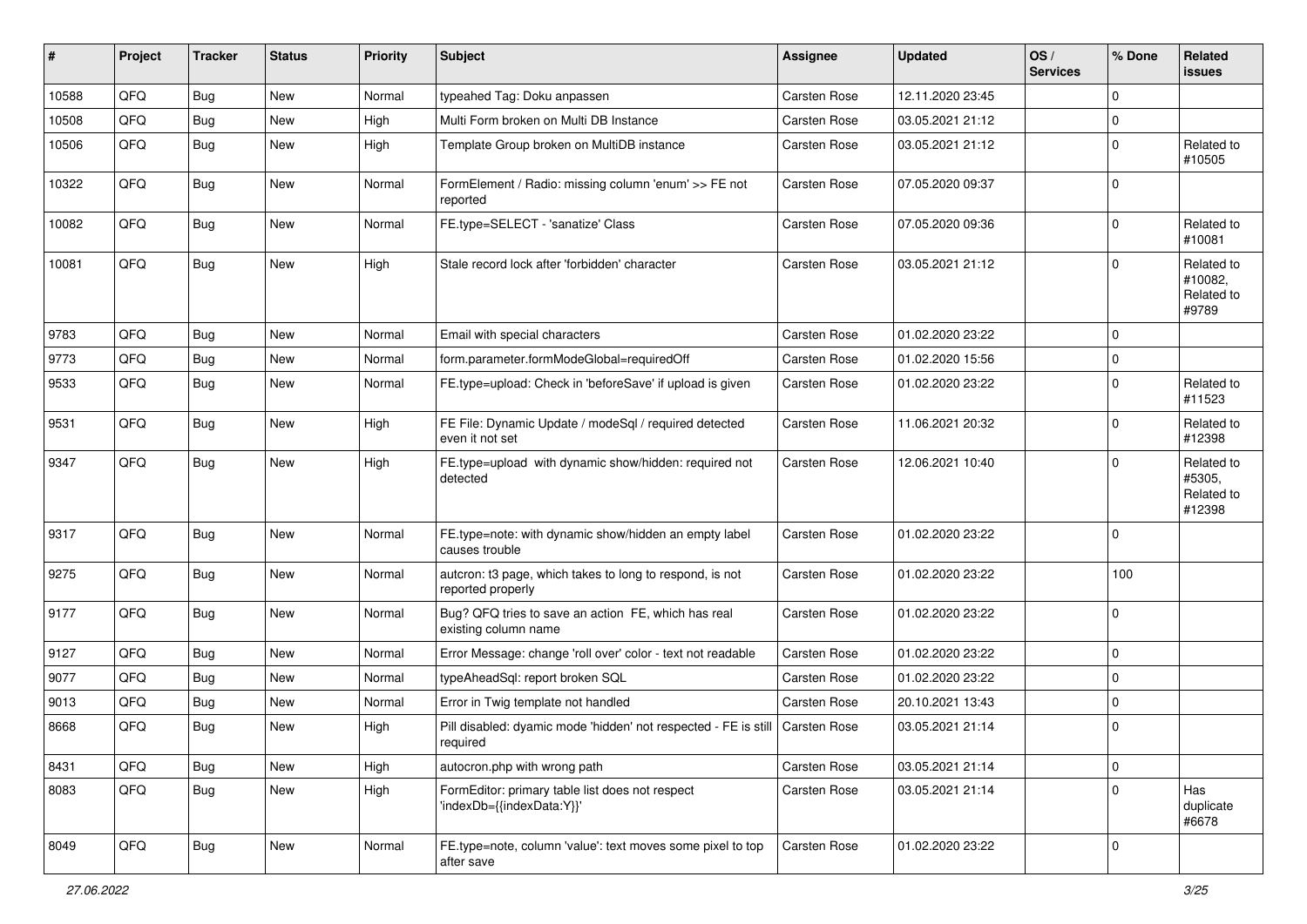| #    | Project | <b>Tracker</b> | <b>Status</b> | <b>Priority</b> | Subject                                                                                                          | <b>Assignee</b>     | <b>Updated</b>   | OS/<br><b>Services</b> | % Done      | <b>Related</b><br><b>issues</b>             |
|------|---------|----------------|---------------|-----------------|------------------------------------------------------------------------------------------------------------------|---------------------|------------------|------------------------|-------------|---------------------------------------------|
| 7899 | QFQ     | Bug            | New           | High            | Fe.type=password / retype / required: always complain<br>about missing value                                     | Carsten Rose        | 03.05.2021 21:14 |                        | $\mathbf 0$ |                                             |
| 7890 | QFQ     | <b>Bug</b>     | New           | Normal          | FormElement 'required': extraButtonInfo not aligned                                                              | Carsten Rose        | 11.06.2021 21:17 |                        | $\mathbf 0$ | Related to<br>#11517                        |
| 7795 | QFQ     | Bug            | New           | Normal          | Readonly Form: Typeahead-Felder                                                                                  | Carsten Rose        | 01.02.2020 23:22 |                        | $\mathbf 0$ |                                             |
| 7685 | QFQ     | <b>Bug</b>     | New           | Normal          | Open FormElement from QFQ error message and save<br>modified record: error about missing {{formId:F}}            | Carsten Rose        | 01.02.2020 23:22 |                        | $\mathbf 0$ |                                             |
| 7650 | QFQ     | Bug            | New           | High            | Optional do not show 'required' sign on FormElement                                                              | Carsten Rose        | 03.05.2021 21:14 |                        | $\mathbf 0$ |                                             |
| 7574 | QFQ     | Bug            | <b>New</b>    | Normal          | Substitute error: form element not reported / dont parse<br>Form.note                                            | Carsten Rose        | 01.02.2020 23:21 |                        | $\mathbf 0$ |                                             |
| 7547 | QFQ     | Bug            | New           | Normal          | Error Message in afterSave: wrong parameter column<br>reported                                                   | Carsten Rose        | 01.02.2020 23:22 |                        | $\mathbf 0$ |                                             |
| 7524 | QFQ     | Bug            | New           | Normal          | QFQ throws a 'General Error' if 'fileadmin/protected/log/' is<br>not writeable                                   | Carsten Rose        | 01.02.2020 23:22 |                        | $\mathbf 0$ |                                             |
| 7513 | QFQ     | Bug            | <b>New</b>    | Normal          | Radios not correct aligned                                                                                       | Carsten Rose        | 01.02.2020 23:22 |                        | $\mathbf 0$ |                                             |
| 7512 | QFQ     | Bug            | New           | Normal          | FE: inputType=number >> 'pattern' is not respected                                                               | Carsten Rose        | 01.02.2020 23:22 |                        | $\mathbf 0$ |                                             |
| 7261 | QFQ     | <b>Bug</b>     | New           | Normal          | Report pathFilename for user without path, only the filename                                                     | <b>Carsten Rose</b> | 01.02.2020 23:21 |                        | $\mathbf 0$ |                                             |
| 7219 | QFQ     | <b>Bug</b>     | New           | Normal          | typeSheadSql / typeAheadSqlPrefetch: change to curly<br>braces                                                   | Carsten Rose        | 01.02.2020 23:21 |                        | $\mathbf 0$ |                                             |
| 7014 | QFQ     | Bug            | New           | Normal          | Sending invalid emails succeeds when<br>debug.redirectAllMailTo is set                                           | Carsten Rose        | 01.02.2020 23:21 |                        | $\mathbf 0$ |                                             |
| 7002 | QFQ     | Bug            | New           | Normal          | Dynamic Update: row does not disappear / appear                                                                  | Carsten Rose        | 01.02.2020 23:22 |                        | $\mathbf 0$ |                                             |
| 6912 | QFQ     | <b>Bug</b>     | New           | Normal          | error Message Var 'deadline' already set in SIP - in Form<br>with FE.value={{deadline:R:::{{deadlinePeriod:Y}}}} | Carsten Rose        | 01.02.2020 23:21 |                        | $\mathbf 0$ |                                             |
| 6677 | QFQ     | <b>Bug</b>     | New           | Normal          | Error message FE Action Element: no/wrong FE reference<br>who cause the problem.                                 | Carsten Rose        | 01.02.2020 23:21 |                        | $\mathbf 0$ |                                             |
| 6483 | QFQ     | Bug            | New           | Normal          | R Store funktioniert nicht bei 'Report Notation' im FE                                                           | Carsten Rose        | 01.02.2020 23:21 |                        | $\mathbf 0$ |                                             |
| 6462 | QFQ     | <b>Bug</b>     | New           | Normal          | File Upload: Nutzlose Fehlermeldung wenn Datei zu gross                                                          | Carsten Rose        | 01.02.2020 23:21 |                        | $\mathbf 0$ | Related to<br>#6139                         |
| 5576 | QFQ     | Bug            | New           | Normal          | Using MySQL 'DROP' requires privilege - wich is not really<br>necessary.                                         | Carsten Rose        | 01.02.2020 23:21 |                        | $\mathbf 0$ |                                             |
| 5559 | QFQ     | Bug            | New           | Normal          | FE.type = Upload: 'accept' might contain variables                                                               | Carsten Rose        | 11.05.2020 21:23 |                        | 0           |                                             |
| 5459 | QFQ     | Bug            | New           | High            | Multi DB: spread system tables between 'QFQ' and<br>'Data'-DB                                                    | Carsten Rose        | 03.05.2021 21:14 |                        | $\mathbf 0$ | Related to<br>#4720                         |
| 5305 | QFQ     | Bug            | New           | Normal          | Upload FormElement: nicht disabled by readonly Form                                                              | Carsten Rose        | 16.06.2021 13:43 |                        | $\mathbf 0$ | Related to<br>#9347,<br>Related to<br>#9834 |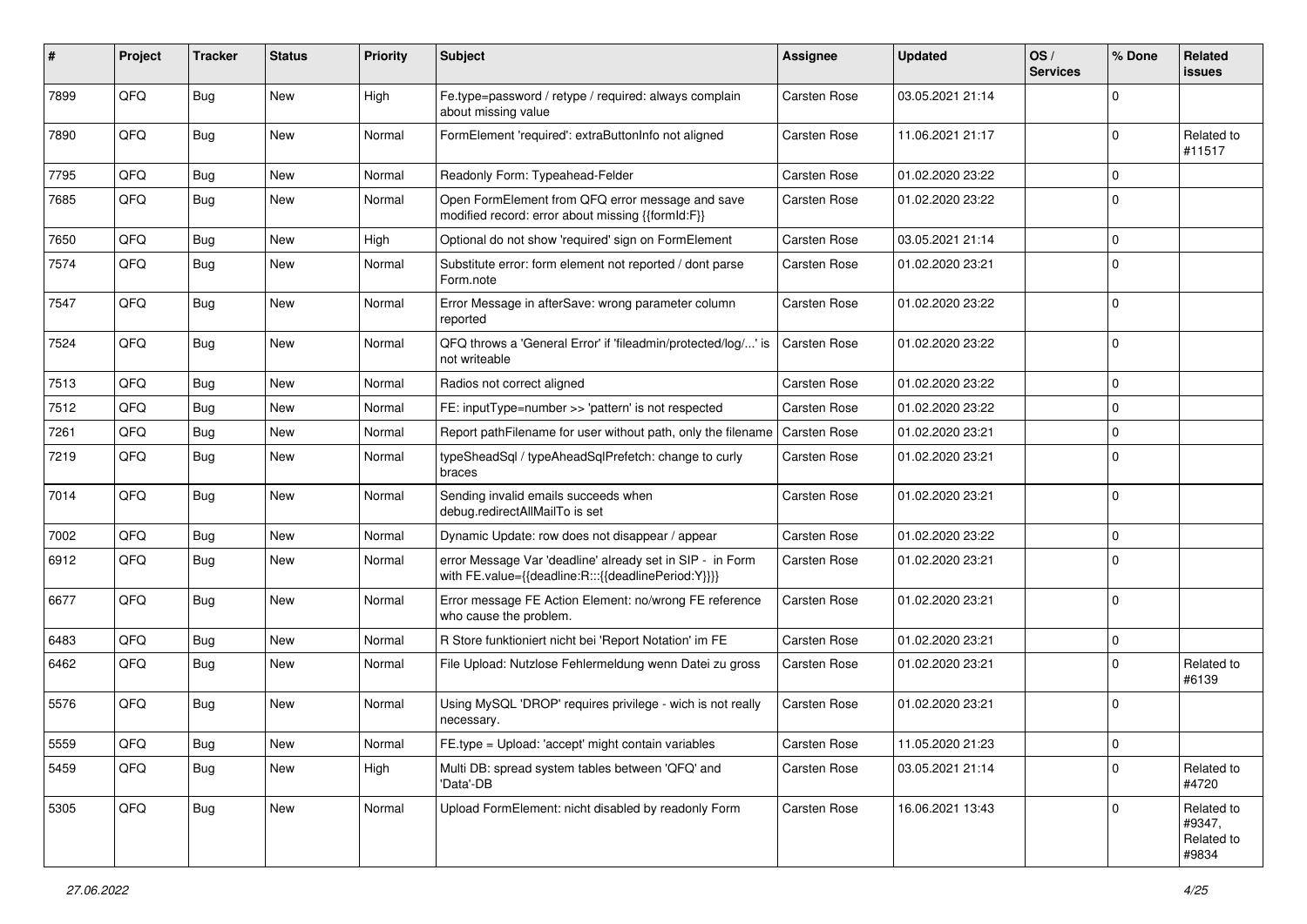| #     | Project | <b>Tracker</b> | <b>Status</b> | <b>Priority</b> | <b>Subject</b>                                                                        | Assignee               | <b>Updated</b>   | OS/<br><b>Services</b> | % Done      | Related<br><b>issues</b> |
|-------|---------|----------------|---------------|-----------------|---------------------------------------------------------------------------------------|------------------------|------------------|------------------------|-------------|--------------------------|
| 5221  | QFQ     | <b>Bug</b>     | New           | High            | Download Dialog: Bleibt stehen in FF wenn Datei<br>automatisch gespeichert wird.      | Carsten Rose           | 03.05.2021 21:14 |                        | $\Omega$    |                          |
| 4756  | QFQ     | <b>Bug</b>     | New           | Normal          | Form dirty even nothing changes                                                       | Carsten Rose           | 11.12.2019 16:16 |                        | $\Omega$    |                          |
| 3547  | QFQ     | <b>Bug</b>     | New           | Normal          | FE of type 'note' causes writing of empty fields.                                     | Carsten Rose           | 01.02.2020 23:21 |                        | $\mathbf 0$ |                          |
| 13647 | QFQ     | <b>Bug</b>     | New           | Normal          | Autofocus funktioniert nicht auf Chrome                                               | Benjamin Baer          | 19.03.2022 17:44 |                        | $\Omega$    |                          |
| 13528 | QFQ     | <b>Bug</b>     | New           | Normal          | gfg.io > releases: es wird kein neues Release angelegt                                | Benjamin Baer          | 19.03.2022 17:46 |                        | $\pmb{0}$   |                          |
| 11237 | QFQ     | <b>Bug</b>     | New           | High            | Radiobutton / parameter.buttonClass= btn-default - kein dirty<br>Trigger              | Benjamin Baer          | 03.05.2021 21:12 |                        | $\pmb{0}$   | Related to<br>#10766     |
| 11057 | QFQ     | <b>Bug</b>     | New           | High            | Checkboxes ohne span.checkmark im Report werden<br>ausgeblendet                       | Benjamin Baer          | 03.05.2021 21:12 |                        | $\mathbf 0$ | Related to<br>#11039     |
| 11715 | QFQ     | <b>Bug</b>     | New           | Normal          | acceptZeroAsRequired and requiredOffButMark do not<br>coincide                        |                        | 08.12.2020 12:13 |                        | $\Omega$    |                          |
| 11522 | QFQ     | Bug            | <b>New</b>    | Normal          | Aus/Einblenden von Reitern                                                            |                        | 13.11.2020 14:58 |                        | $\mathbf 0$ |                          |
| 11195 | QFQ     | Bug            | New           | Low             | Dynamic Update: Note not updated if new text is empty<br>(v20.4)                      |                        | 25.09.2020 11:14 |                        | $\mathbf 0$ |                          |
| 10890 | QFQ     | <b>Bug</b>     | New           | Normal          | AutoCron hangs                                                                        |                        | 20.07.2020 13:56 |                        | $\mathbf 0$ |                          |
| 10766 | QFQ     | Bug            | <b>New</b>    | High            | Radiobutton / parameter.buttonClass=btn-default: dynamic<br>update                    |                        | 03.05.2021 21:12 |                        | $\mathbf 0$ | Related to<br>#11237     |
| 10759 | QFQ     | <b>Bug</b>     | New           | Normal          | emptyMeansNull - Feld falsch aktualisiert                                             |                        | 12.11.2020 23:45 |                        | $\pmb{0}$   |                          |
| 10324 | QFQ     | Bug            | New           | Normal          | Excel Export mit Template funktioniert nur, wenn Template<br>vor uid kommt            |                        | 30.03.2020 11:20 |                        | $\mathbf 0$ | Related to<br>#10257     |
| 9855  | QFQ     | <b>Bug</b>     | New           | Normal          | <b>Required Check</b>                                                                 |                        | 01.02.2020 15:56 |                        | $\mathbf 0$ |                          |
| 13609 | QFQ     | Feature        | New           | Normal          | QFQ Introduction: Seite aufloesen                                                     | Philipp<br>Gröbelbauer | 28.05.2022 11:02 |                        | $\mathbf 0$ |                          |
| 14376 | QFQ     | Feature        | <b>New</b>    | Normal          | QFQ Bootstrap: if missing, create stored procedures                                   | Enis Nuredini          | 19.06.2022 16:37 |                        | $\mathbf 0$ |                          |
| 14227 | QFQ     | Feature        | New           | Normal          | Selenium Konkurrenz: cypress.io                                                       | Enis Nuredini          | 28.05.2022 11:02 |                        | $\Omega$    |                          |
| 14028 | QFQ     | Feature        | New           | Normal          | Required notification: visual nicer                                                   | Enis Nuredini          | 28.05.2022 11:01 |                        | $\mathbf 0$ |                          |
| 13945 | QFQ     | Feature        | New           | Normal          | As _link: content before/after link                                                   | Enis Nuredini          | 28.05.2022 11:01 |                        | $\mathbf 0$ | Related to<br>#12262     |
| 13757 | QFQ     | Feature        | New           | High            | QR / Bar-Code Plugin                                                                  | Enis Nuredini          | 19.03.2022 17:43 |                        | $\mathbf 0$ |                          |
| 11892 | QFQ     | Feature        | New           | Normal          | tablesorter: columns with links are hard to order - new<br>qualifier 'Y: <ord>'</ord> | Enis Nuredini          | 23.03.2022 09:22 |                        | $\Omega$    |                          |
| 10463 | QFQ     | Feature        | New           | Normal          | Report_link: expliztes setzen von HTML Tags (Bedarf fuer<br>'data-selenium' & 'id')   | Enis Nuredini          | 23.03.2022 09:23 |                        | $\Omega$    | Related to<br>#7648      |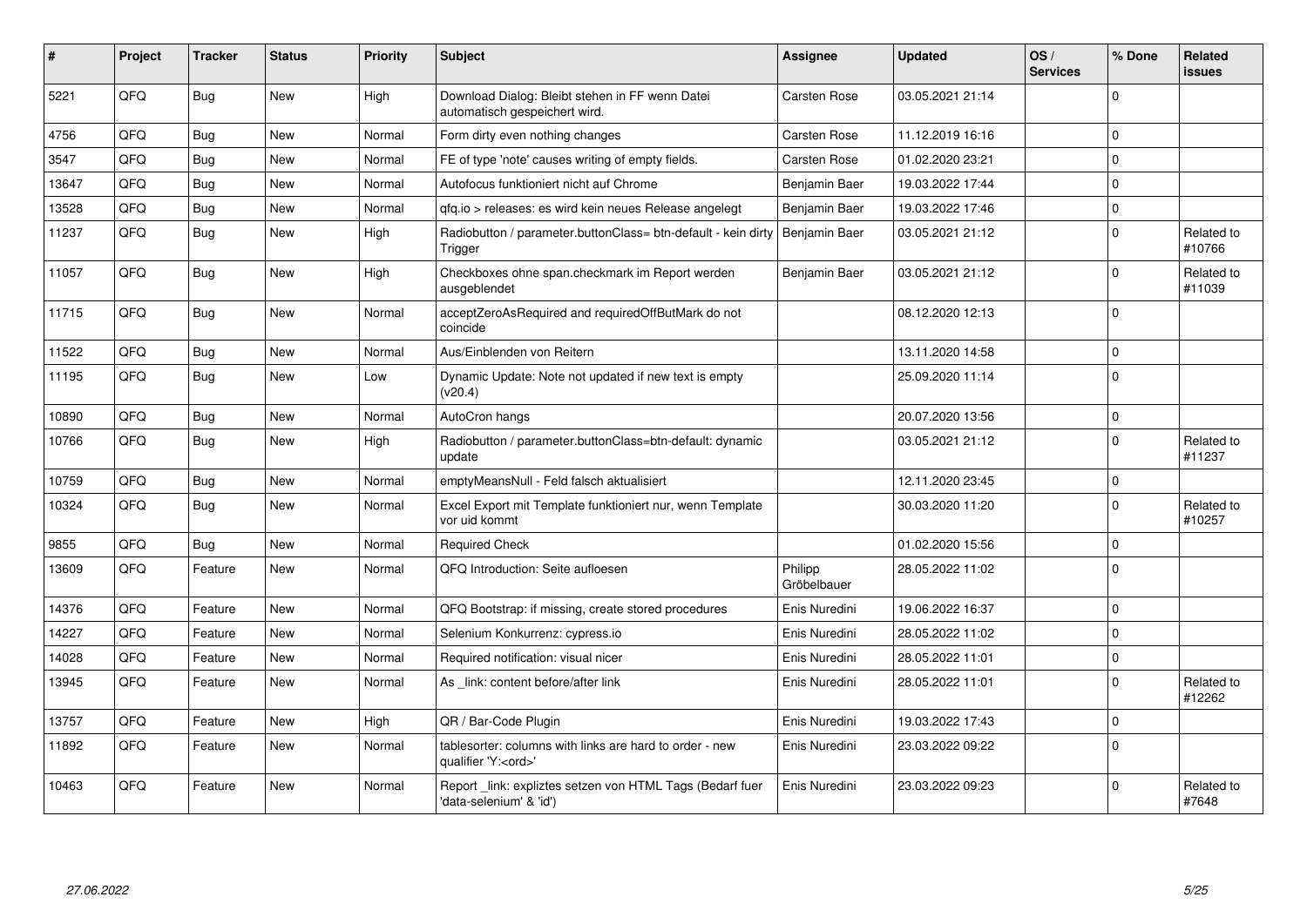| #     | Project | <b>Tracker</b> | <b>Status</b> | <b>Priority</b> | <b>Subject</b>                                                                                                                        | Assignee            | <b>Updated</b>   | OS/<br><b>Services</b> | % Done      | Related<br><b>issues</b>                                               |
|-------|---------|----------------|---------------|-----------------|---------------------------------------------------------------------------------------------------------------------------------------|---------------------|------------------|------------------------|-------------|------------------------------------------------------------------------|
| 14187 | QFQ     | Feature        | New           | High            | qfq.log: show current URL                                                                                                             | Carsten Rose        | 28.05.2022 11:02 |                        | $\Omega$    | Related to<br>#13933,<br>Related to<br>#12532,<br>Related to<br>#11893 |
| 14090 | QFQ     | Feature        | New           | Normal          | Nützliche _script funktionen                                                                                                          | <b>Carsten Rose</b> | 28.05.2022 11:03 |                        | $\mathbf 0$ |                                                                        |
| 13843 | QFQ     | Feature        | New           | Normal          | Create JWT via QFQ                                                                                                                    | <b>Carsten Rose</b> | 19.03.2022 17:42 |                        | $\mathbf 0$ |                                                                        |
| 13841 | QFQ     | Feature        | New           | Normal          | Create PDF via iText - evaluate                                                                                                       | Carsten Rose        | 19.03.2022 17:42 |                        | $\Omega$    |                                                                        |
| 13700 | QFQ     | Feature        | New           | Normal          | Redesign gfg.io Seite                                                                                                                 | Carsten Rose        | 19.03.2022 17:43 |                        | $\mathbf 0$ |                                                                        |
| 13467 | QFQ     | Feature        | New           | Normal          | ChangeLog Generator                                                                                                                   | Carsten Rose        | 19.03.2022 17:46 |                        | $\mathbf 0$ | Related to<br>#11460                                                   |
| 13354 | QFQ     | Feature        | New           | Normal          | Using Websocket in QFQ                                                                                                                | Carsten Rose        | 10.11.2021 15:47 |                        | $\mathbf 0$ |                                                                        |
| 12679 | QFQ     | Feature        | New           | Normal          | tablesorter: custom column width                                                                                                      | Carsten Rose        | 16.06.2021 11:10 |                        | $\mathbf 0$ |                                                                        |
| 12664 | QFQ     | Feature        | New           | Normal          | TinyMCE: report/remove malicous HTML/JS Code                                                                                          | Carsten Rose        | 19.03.2022 17:47 |                        | $\mathbf 0$ | Related to<br>#14320                                                   |
| 12632 | QFQ     | Feature        | New           | Normal          | TinyMCE: Prepare CSS classes for images                                                                                               | Carsten Rose        | 04.06.2021 14:35 |                        | 100         | Blocked by<br>#12186                                                   |
| 12603 | QFQ     | Feature        | New           | Normal          | Dropdown (Select), Radio, checkbox:<br>itemListAlways={{!SELECT key, value}}                                                          | Carsten Rose        | 19.03.2022 17:47 |                        | $\mathbf 0$ |                                                                        |
| 12544 | QFQ     | Feature        | New           | High            | a) ' AS _link' new also as ' AS _format', b) sortierung via<br>'display: none;', c) '_format' benoeitgt nicht zwingend<br>u/U/p/m/z/d | Carsten Rose        | 14.12.2021 16:03 |                        | $\mathbf 0$ |                                                                        |
| 12532 | QFQ     | Feature        | New           | High            | SIP-Parameter bei Seitenaufruf in Browser-Console<br>anzeigen                                                                         | Carsten Rose        | 07.12.2021 17:19 |                        | $\Omega$    | Related to<br>#11893,<br>Related to<br>#14187                          |
| 12480 | QFQ     | Feature        | New           | Normal          | If QFQ upgrade is running, block further request                                                                                      | Carsten Rose        | 03.05.2021 20:45 |                        | $\mathbf 0$ |                                                                        |
| 12477 | QFQ     | Feature        | New           | Normal          | Support for refactoring: Form, FormElement, diverse<br>Tabellen/Spalten, tt-content Records                                           | Carsten Rose        | 03.05.2021 20:45 |                        | $\Omega$    |                                                                        |
| 12474 | QFQ     | Feature        | New           | Normal          | Check BaseConfigURL if it is given and the the last char is '/                                                                        | Carsten Rose        | 03.05.2021 20:45 |                        | $\mathbf 0$ |                                                                        |
| 12465 | QFQ     | Feature        | New           | Normal          | QFQ Function: use in FE to fill StoreRecord                                                                                           | Carsten Rose        | 05.05.2021 21:58 |                        | 0           |                                                                        |
| 12413 | QFQ     | Feature        | New           | Normal          | STORE_TYPO3: enhance for {{be_users.email:T}},<br>{{fe users.email:T}}                                                                | <b>Carsten Rose</b> | 03.05.2021 20:45 |                        | $\pmb{0}$   | Related to<br>#12412,<br>Related to<br>#10012                          |
| 12412 | QFQ     | Feature        | New           | Normal          | Action/Escape qualifier 'e' (empty), '0': if given, an empty<br>string (or '0') will be treated as 'not found'                        | Carsten Rose        | 08.05.2021 09:40 |                        | $\mathbf 0$ | Related to<br>#12413,<br>Related to<br>#10012                          |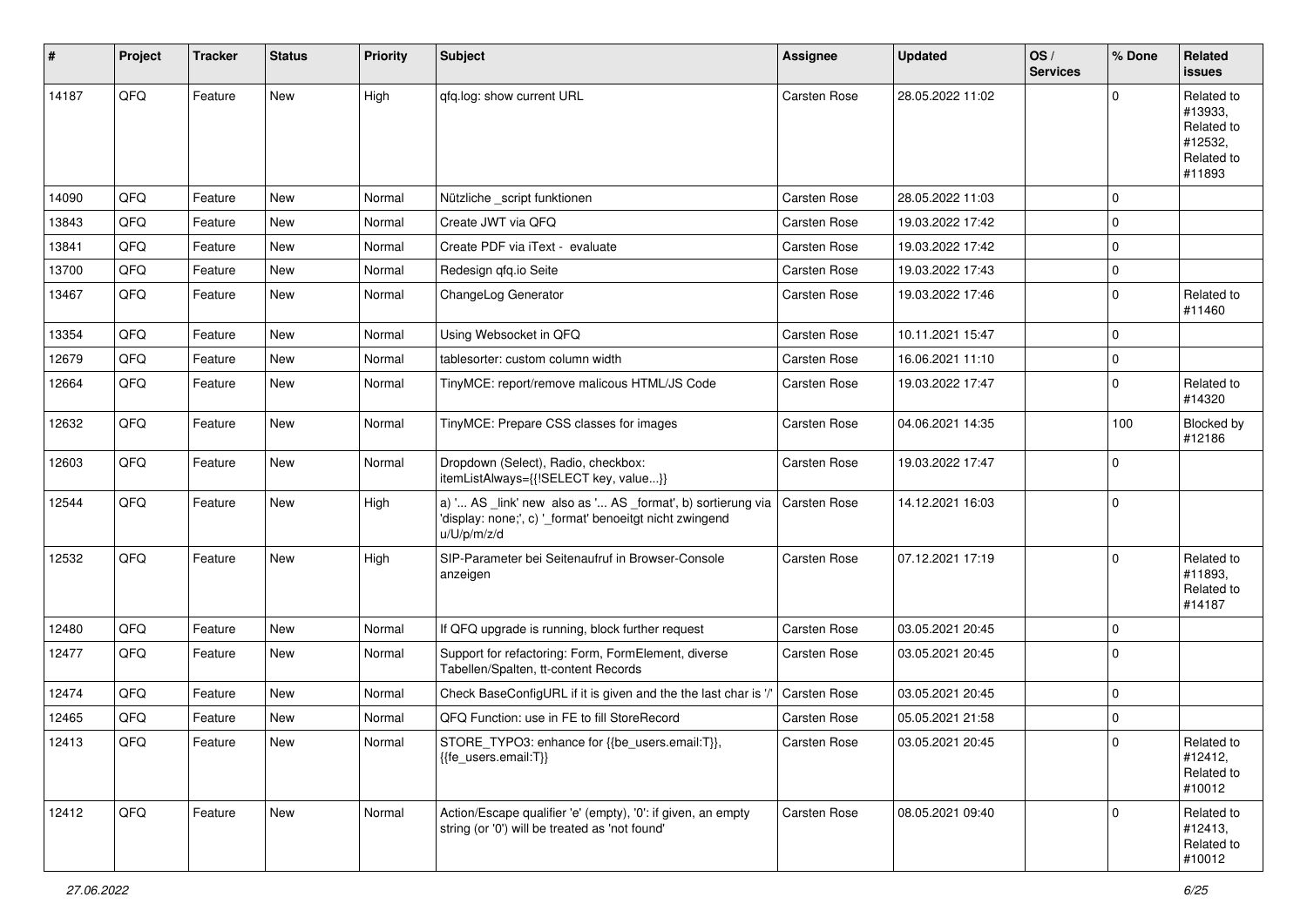| #     | Project | <b>Tracker</b> | <b>Status</b> | <b>Priority</b> | <b>Subject</b>                                                                                             | Assignee                                               | <b>Updated</b>   | OS/<br><b>Services</b> | % Done      | Related<br>issues                             |                      |
|-------|---------|----------------|---------------|-----------------|------------------------------------------------------------------------------------------------------------|--------------------------------------------------------|------------------|------------------------|-------------|-----------------------------------------------|----------------------|
| 12400 | QFQ     | Feature        | New           | Normal          | Tutorial ist in QFQ Doku, Wird in der Suche gefunden, es<br>gibt aber kein Menupunkt - Inhalt ueberpruefen | Carsten Rose                                           | 03.05.2021 20:45 |                        | $\Omega$    |                                               |                      |
| 12330 | QFQ     | Feature        | New           | Normal          | Copy to input field / text area / TinyMCE                                                                  | Carsten Rose                                           | 07.04.2021 09:01 |                        | $\mathbf 0$ |                                               |                      |
| 12269 | QFQ     | Feature        | <b>New</b>    | Normal          | 2FA - Login                                                                                                | Carsten Rose                                           | 03.05.2021 20:45 |                        | $\mathbf 0$ |                                               |                      |
| 12186 | QFQ     | Feature        | New           | High            | TinyMCE Config für Objekte                                                                                 | Carsten Rose                                           | 07.12.2021 17:19 |                        | $\mathbf 0$ | <b>Blocks</b><br>#12632                       |                      |
| 12163 | QFQ     | Feature        | New           | Normal          | Checkbox: table wrap                                                                                       | Carsten Rose                                           | 03.05.2021 20:51 |                        | $\mathbf 0$ |                                               |                      |
| 12162 | QFQ     | Feature        | New           | Normal          | FE.type=sendmail: personalized mailing (several mails) via<br>template                                     | Carsten Rose                                           | 03.05.2021 20:45 |                        | $\Omega$    |                                               |                      |
| 12146 | QFQ     | Feature        | New           | Normal          | Autocron Job: Anzeigen wann der naechste Job ausgefuehrt<br>wird, resp das er nicht ausgefuehrt wird       | Carsten Rose                                           | 15.03.2021 15:23 |                        | $\mathbf 0$ |                                               |                      |
| 12119 | QFQ     | Feature        | New           | Normal          | AS paged: error message missing if there ist no 'r' argument.                                              | <b>Carsten Rose</b>                                    | 03.05.2021 20:51 |                        | 0           |                                               |                      |
| 12109 | QFQ     | Feature        | New           | Normal          | Donwload Link: Plain, SIP, Persistent Link, Peristent SIP -<br>new notation                                | Carsten Rose                                           | 03.05.2021 20:45 |                        | $\Omega$    | Related to<br>#12085                          |                      |
| 12024 | QFQ     | Feature        | <b>New</b>    | Normal          | Excel Export: text columns by default decode<br>htmlspeciachar()                                           | Carsten Rose                                           | 17.02.2021 23:55 |                        | $\Omega$    | Related to<br>#12022                          |                      |
| 12023 | QFQ     | Feature        | New           | Normal          | MySQL Stored Precdure: QDECODESPECIALCHAR()                                                                | <b>Carsten Rose</b>                                    | 16.02.2021 11:16 |                        | $\mathbf 0$ | Related to<br>#12022                          |                      |
| 11955 | QFQ     | Feature        | <b>New</b>    | Normal          | subrecord: new title option to set <th> attributes - e.g. to<br/>customize tablesorter options.</th>       | attributes - e.g. to<br>customize tablesorter options. | Carsten Rose     | 03.05.2021 20:47       |             | $\mathbf 0$                                   | Related to<br>#11775 |
| 11893 | QFQ     | Feature        | New           | High            | Broken SIP: a) only report one time, b) only report in main<br>column                                      | Carsten Rose                                           | 12.05.2021 12:13 |                        | $\mathbf 0$ | Related to<br>#12532,<br>Related to<br>#14187 |                      |
| 11775 | QFQ     | Feature        | New           | Normal          | Subrecord Tooltip pro Feld                                                                                 | <b>Carsten Rose</b>                                    | 18.12.2020 15:22 |                        | $\mathbf 0$ | Related to<br>#11955                          |                      |
| 11747 | QFQ     | Feature        | New           | Normal          | Maintenance Page with Redirect                                                                             | Carsten Rose                                           | 03.05.2021 20:47 |                        | $\mathbf 0$ | Related to<br>#11741                          |                      |
| 11702 | QFQ     | Feature        | New           | Normal          | HTML Special Char makes no sense for 'allbut' if '&' is<br>forbidden                                       | Carsten Rose                                           | 07.12.2021 16:35 |                        | $\Omega$    | Related to<br>#5112,<br>Related to<br>#14320  |                      |
| 11523 | QFQ     | Feature        | New           | Normal          | Mit dynamic Update erkennen, ob Upload gemacht wurde                                                       | Carsten Rose                                           | 13.11.2020 15:07 |                        | $\mathbf 0$ | Related to<br>#9533                           |                      |
| 11516 | QFQ     | Feature        | New           | Normal          | Multi Page Form (Previous/Next Buttons)                                                                    | Carsten Rose                                           | 16.03.2021 17:52 |                        | $\pmb{0}$   |                                               |                      |
| 11504 | QFQ     | Feature        | New           | Normal          | Dynamic Update: Button text update for 'Save',' Close' &<br>'Delete'                                       | Carsten Rose                                           | 12.11.2020 23:44 |                        | $\mathbf 0$ |                                               |                      |
| 11460 | QFQ     | Feature        | New           | Normal          | Easier creation of changelog: gitchangelog                                                                 | Carsten Rose                                           | 12.06.2021 10:20 |                        | $\pmb{0}$   | Related to<br>#13467                          |                      |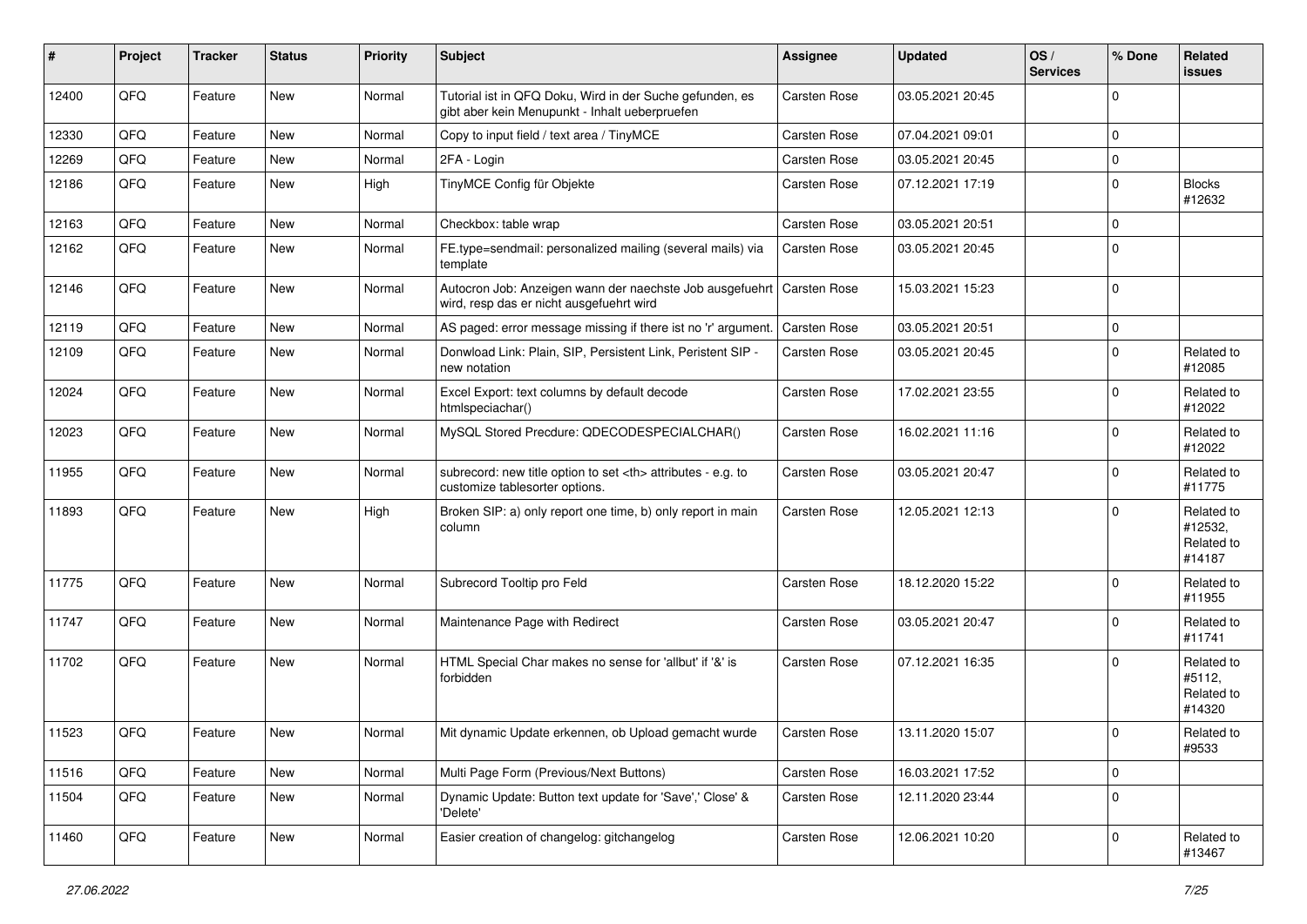| ∦     | Project | <b>Tracker</b> | <b>Status</b> | <b>Priority</b> | Subject                                                                                                                               | <b>Assignee</b>     | <b>Updated</b>   | OS/<br><b>Services</b> | % Done      | <b>Related</b><br><b>issues</b>                                      |
|-------|---------|----------------|---------------|-----------------|---------------------------------------------------------------------------------------------------------------------------------------|---------------------|------------------|------------------------|-------------|----------------------------------------------------------------------|
| 11080 | QFQ     | Feature        | New           | Normal          | Send MQTT messages                                                                                                                    | Carsten Rose        | 29.08.2020 19:49 |                        | $\mathbf 0$ |                                                                      |
| 10996 | QFQ     | Feature        | New           | Normal          | Download video via sip: no seek                                                                                                       | Carsten Rose        | 12.08.2020 14:18 |                        | $\mathbf 0$ |                                                                      |
| 10979 | QFQ     | Feature        | New           | Normal          | Ajax Calls an API - dataReport                                                                                                        | Carsten Rose        | 11.05.2022 12:15 |                        | $\mathbf 0$ |                                                                      |
| 10976 | QFQ     | Feature        | New           | Normal          | Excel Export Verbesserungen                                                                                                           | Carsten Rose        | 06.08.2020 10:56 |                        | $\mathbf 0$ |                                                                      |
| 10819 | QFQ     | Feature        | New           | Normal          | Persistent SIP - second try                                                                                                           | Carsten Rose        | 29.06.2020 23:02 |                        | $\mathbf 0$ | Related to<br>#6261                                                  |
| 10714 | QFQ     | Feature        | New           | Normal          | multi Table Form                                                                                                                      | Carsten Rose        | 16.03.2021 18:44 |                        | $\mathbf 0$ |                                                                      |
| 10593 | QFQ     | Feature        | New           | Normal          | label2: text behind input element                                                                                                     | Carsten Rose        | 16.05.2020 10:57 |                        | $\Omega$    |                                                                      |
| 10119 | QFQ     | Feature        | New           | Normal          | Dropdown (selectlist) & TypeAhead: format and catagorize<br>list                                                                      | Carsten Rose        | 07.05.2020 09:36 |                        | $\mathbf 0$ |                                                                      |
| 10115 | QFQ     | Feature        | <b>New</b>    | Normal          | TypeAhead: static list                                                                                                                | Carsten Rose        | 26.02.2020 16:42 |                        | 100         |                                                                      |
| 10080 | QFQ     | Feature        | <b>New</b>    | Normal          | Popup on 'save' / 'close': configure dialog (answer<br>ves/no/cancle/)                                                                | Carsten Rose        | 28.03.2021 20:52 |                        | $\Omega$    | Is duplicate<br>of #12262                                            |
| 10014 | QFQ     | Feature        | <b>New</b>    | Normal          | Manual.rst: describe behaviour and process order of<br>fillStoreVar, slaveId, sqlBefore,                                              | Carsten Rose        | 01.02.2020 22:31 |                        | $\mathbf 0$ |                                                                      |
| 9983  | QFQ     | Feature        | New           | Normal          | Report Notation: new keyword 'range'                                                                                                  | Carsten Rose        | 01.02.2020 15:55 |                        | $\mathbf 0$ |                                                                      |
| 9927  | QFQ     | Feature        | <b>New</b>    | Normal          | QFQ Update: a) Update nur machen wenn BE User<br>eingeloggt ist., b) Bei Fehler genaue Meldung welcher<br>Updateschritt Probleme hat. | Carsten Rose        | 22.01.2020 12:59 |                        | $\mathbf 0$ |                                                                      |
| 9811  | QFQ     | Feature        | <b>New</b>    | Normal          | Report: tag every n'th row                                                                                                            | Carsten Rose        | 01.02.2020 23:22 |                        | $\mathbf 0$ |                                                                      |
| 9781  | QFQ     | Feature        | New           | Normal          | Button: CSS class to make buttons smaller                                                                                             | Carsten Rose        | 01.02.2020 23:22 |                        | $\mathbf 0$ |                                                                      |
| 9777  | QFQ     | Feature        | New           | Normal          | Logging QFQ Variables                                                                                                                 | Carsten Rose        | 16.12.2019 17:17 |                        | $\mathbf 0$ |                                                                      |
| 9707  | QFQ     | Feature        | New           | Normal          | SIP security: encode pageld and check pageld on decode                                                                                | Carsten Rose        | 01.02.2020 23:22 |                        | $\mathbf 0$ |                                                                      |
| 9706  | QFQ     | Feature        | New           | Normal          | Multi File Upload (hidden template group)                                                                                             | Carsten Rose        | 01.02.2020 23:22 |                        | $\Omega$    | Related to<br>#7521,<br>Related to<br>#5562,<br>Related to<br>#13330 |
| 9602  | QFQ     | Feature        | <b>New</b>    | Normal          | Form definition as JSON                                                                                                               | <b>Carsten Rose</b> | 01.02.2020 23:21 |                        | $\Omega$    | Related to<br>#9600                                                  |
| 9537  | QFQ     | Feature        | New           | Normal          | FormEditor: Edit fieldset in FrontEnd                                                                                                 | Carsten Rose        | 01.02.2020 23:22 |                        | 0           |                                                                      |
| 9352  | QFQ     | Feature        | New           | Normal          | FE 'Native' fire slaveld, sqlAfter, sqlIns                                                                                            | Carsten Rose        | 01.02.2020 23:22 |                        | $\mathbf 0$ |                                                                      |
| 9348  | QFQ     | Feature        | New           | Normal          | defaultThumbnailSize: pre render thumbnails                                                                                           | Carsten Rose        | 12.06.2021 09:05 |                        | $\mathbf 0$ |                                                                      |
| 9221  | QFQ     | Feature        | New           | Normal          | typeAhead: Zeichenlimite ausschalten                                                                                                  | Carsten Rose        | 08.05.2021 17:06 |                        | $\mathbf 0$ |                                                                      |
| 9208  | QFQ     | Feature        | New           | Normal          | Manage 'recent' records                                                                                                               | Carsten Rose        | 01.02.2020 23:22 |                        | $\mathbf 0$ |                                                                      |
| 9136  | QFQ     | Feature        | New           | Normal          | Create ZIP files with dynamic PDFs                                                                                                    | Carsten Rose        | 01.02.2020 23:22 |                        | $\mathbf 0$ |                                                                      |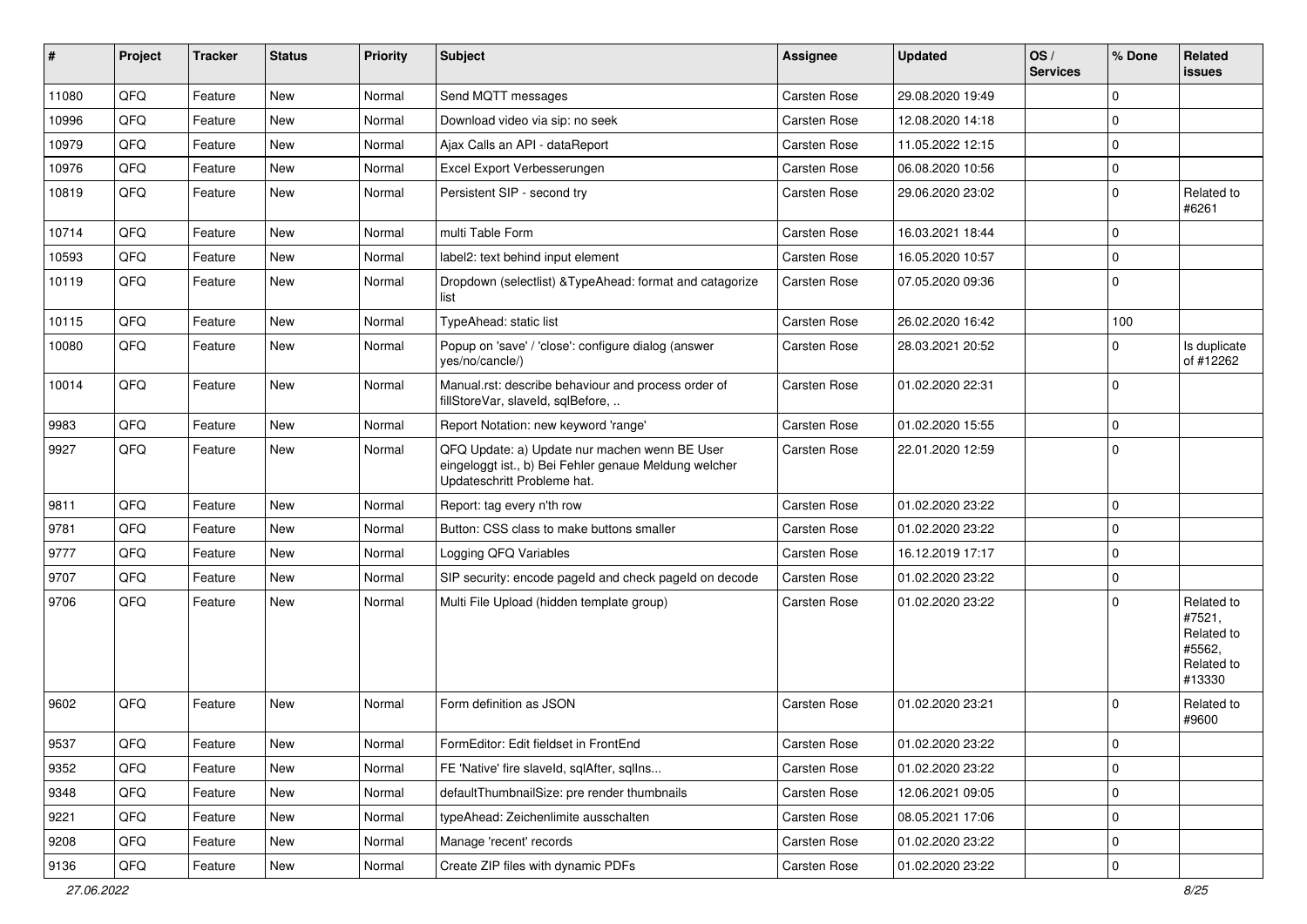| #    | Project | <b>Tracker</b> | <b>Status</b> | <b>Priority</b> | <b>Subject</b>                                                                                         | Assignee     | <b>Updated</b>   | OS/<br><b>Services</b> | % Done      | <b>Related</b><br><b>issues</b> |
|------|---------|----------------|---------------|-----------------|--------------------------------------------------------------------------------------------------------|--------------|------------------|------------------------|-------------|---------------------------------|
| 9129 | QFQ     | Feature        | New           | Normal          | sqlValidate: Message as notification, not as error                                                     | Carsten Rose | 01.02.2020 23:22 |                        | $\Omega$    | Related to<br>#9128             |
| 9128 | QFQ     | Feature        | New           | Normal          | Error Message: not replaced variables- a) replace back to<br>$\langle \{ \cdot, b \rangle$ underline   | Carsten Rose | 01.02.2020 23:22 |                        | $\mathbf 0$ | Related to<br>#9129             |
| 8975 | QFQ     | Feature        | New           | Normal          | Report Notation: 2.0                                                                                   | Carsten Rose | 01.02.2020 23:22 |                        | $\Omega$    | Related to<br>#8963             |
| 8962 | QFQ     | Feature        | New           | High            | allow for form fields with identical names                                                             | Carsten Rose | 03.05.2021 21:14 |                        | $\mathbf 0$ |                                 |
| 8806 | QFQ     | Feature        | New           | Normal          | SQL Function nl2br                                                                                     | Carsten Rose | 01.02.2020 23:22 |                        | $\Omega$    |                                 |
| 8719 | QFQ     | Feature        | New           | Normal          | extraButtonLock: add support for 0/1                                                                   | Carsten Rose | 01.02.2020 23:22 |                        | 0           |                                 |
| 8702 | QFQ     | Feature        | New           | Normal          | Load Record which is locked: missing user info                                                         | Carsten Rose | 11.12.2019 16:16 |                        | $\mathbf 0$ | Related to<br>#9789             |
| 8336 | QFQ     | Feature        | New           | Normal          | Form > modified > Close New: a) Optional disable popup, b)<br>custom text, c) mode on save: close stay | Carsten Rose | 01.02.2020 23:22 |                        | $\mathbf 0$ | Related to<br>#8335             |
| 8217 | QFQ     | Feature        | New           | Normal          | if-elseif-else construct                                                                               | Carsten Rose | 16.03.2021 18:41 |                        | $\mathbf 0$ | Related to<br>#10716            |
| 8187 | QFQ     | Feature        | New           | Normal          | Subrecord: enable/hide new button - make new/edit/delete<br>customizeable.                             | Carsten Rose | 06.03.2021 18:44 |                        | $\Omega$    | Related to<br>#11326            |
| 8089 | QFQ     | Feature        | New           | Normal          | Copy/Paste for FormElements                                                                            | Carsten Rose | 01.02.2020 23:22 |                        | $\mathbf 0$ |                                 |
| 7924 | QFQ     | Feature        | New           | Normal          | Radio/Checkbox with Tooltip                                                                            | Carsten Rose | 01.02.2020 23:22 |                        | $\mathbf 0$ |                                 |
| 7920 | QFQ     | Feature        | <b>New</b>    | Normal          | FE: Syntax Highlight, Zeinlenumbruch                                                                   | Carsten Rose | 01.02.2020 10:03 |                        | $\Omega$    |                                 |
| 7850 | QFQ     | Feature        | New           | High            | Upload records: non 'pathFileName' column                                                              | Carsten Rose | 03.05.2021 21:14 |                        | $\mathbf 0$ |                                 |
| 7812 | QFQ     | Feature        | New           | Normal          | FE 'Subrecord' - new option 'subrecordShowFilter',<br>'subrecordPaging'                                | Carsten Rose | 01.02.2020 23:22 |                        | $\mathbf 0$ |                                 |
| 7683 | QFQ     | Feature        | New           | Normal          | Special column names in '{{ SELECT  AS _link }}' should<br>be detected                                 | Carsten Rose | 01.02.2020 23:21 |                        | $\Omega$    |                                 |
| 7681 | QFQ     | Feature        | New           | Normal          | Optional switch off 'check for modified record'                                                        | Carsten Rose | 01.02.2020 23:21 |                        | 0           |                                 |
| 7660 | QFQ     | Feature        | New           | Normal          | IMAP: import mails to DB, move / delete mails                                                          | Carsten Rose | 01.02.2020 09:52 |                        | $\mathbf 0$ |                                 |
| 7521 | QFQ     | Feature        | New           | Normal          | TemplateGroup: fe.type=upload                                                                          | Carsten Rose | 01.02.2020 23:21 |                        | 0           | Related to<br>#9706             |
| 7520 | QFQ     | Feature        | New           | Normal          | QR Code:  AS _qr ( AS _link)                                                                           | Carsten Rose | 01.02.2020 23:22 |                        | $\mathbf 0$ |                                 |
| 7519 | QFQ     | Feature        | New           | Normal          | Select: Multi                                                                                          | Carsten Rose | 01.02.2020 23:22 |                        | $\Omega$    |                                 |
| 7481 | QFQ     | Feature        | New           | Normal          | Detect 'BaseUrl' automatically                                                                         | Carsten Rose | 01.02.2020 23:21 |                        | $\mathbf 0$ |                                 |
| 7480 | QFQ     | Feature        | New           | Normal          | Record History (Undo / Redo)                                                                           | Carsten Rose | 11.12.2019 16:16 |                        | $\mathbf 0$ | Related to<br>#2361             |
| 7342 | QFQ     | Feature        | New           | Normal          | add content = hide_this                                                                                | Carsten Rose | 01.02.2020 23:21 |                        | 0           |                                 |
| 7280 | QFQ     | Feature        | New           | Normal          | recently used table                                                                                    | Carsten Rose | 01.02.2020 23:21 |                        | 0           |                                 |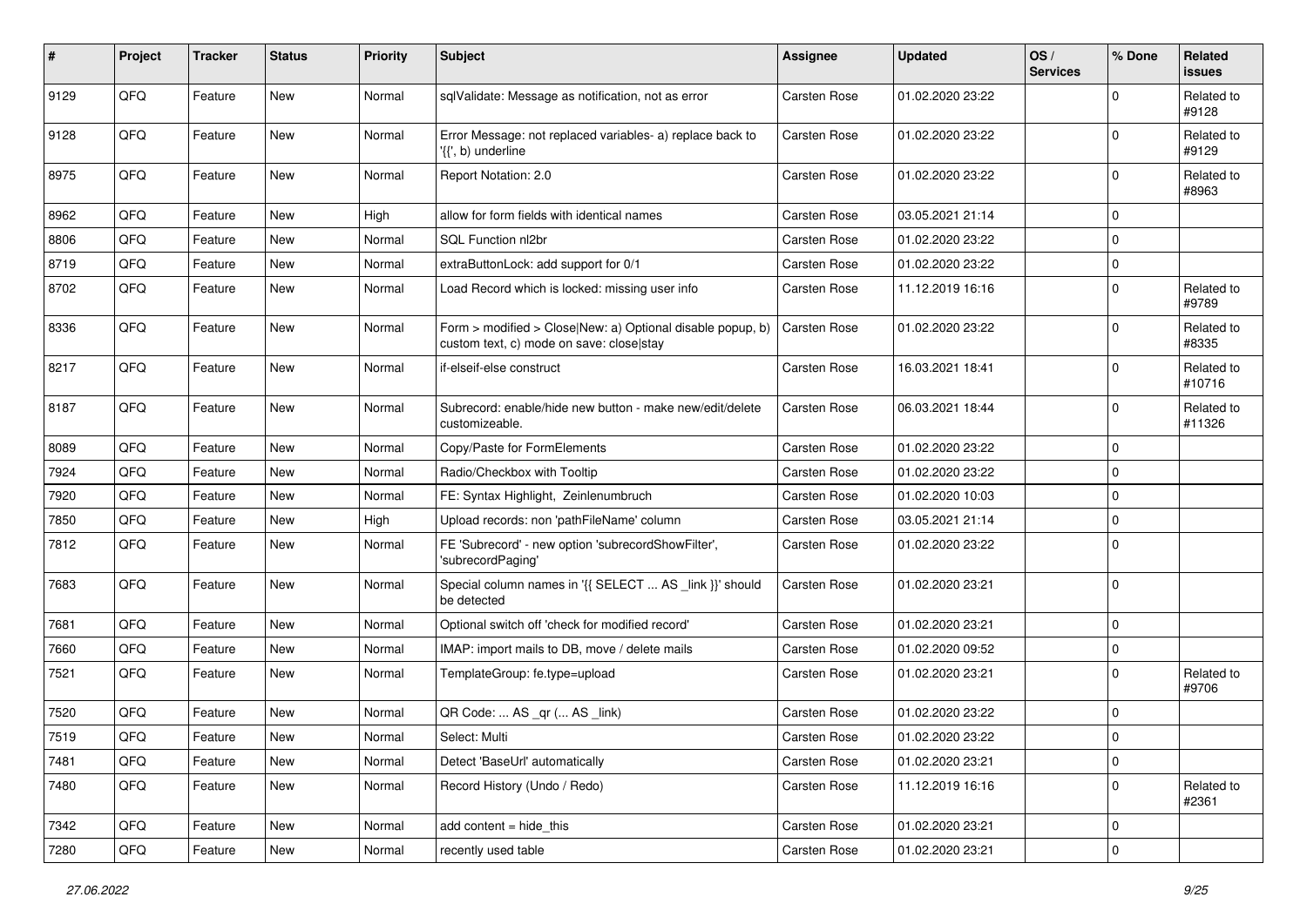| #    | Project | <b>Tracker</b> | <b>Status</b> | <b>Priority</b> | <b>Subject</b>                                                                                                             | <b>Assignee</b>     | <b>Updated</b>   | OS/<br><b>Services</b> | % Done      | Related<br>issues                           |
|------|---------|----------------|---------------|-----------------|----------------------------------------------------------------------------------------------------------------------------|---------------------|------------------|------------------------|-------------|---------------------------------------------|
| 7239 | QFQ     | Feature        | New           | Normal          | TinyMCE: html tag whitelist                                                                                                | <b>Carsten Rose</b> | 01.02.2020 23:21 |                        | $\Omega$    | Related to<br>#14320                        |
| 7175 | QFQ     | Feature        | New           | Normal          | Upload: md5 hash as filename                                                                                               | <b>Carsten Rose</b> | 01.02.2020 23:21 |                        | $\Omega$    |                                             |
| 7119 | QFQ     | Feature        | New           | Normal          | Upload: scaleDownWidth, scaleDownHeight                                                                                    | Carsten Rose        | 01.02.2020 23:21 |                        | $\Omega$    |                                             |
| 7109 | QFQ     | Feature        | New           | Normal          | Dynamic Updates: row/element hide                                                                                          | <b>Carsten Rose</b> | 01.02.2020 23:22 |                        | $\Omega$    | Has<br>duplicate<br>#4081                   |
| 7102 | QFQ     | Feature        | New           | Normal          | Comment sign in report: '#' and '--'                                                                                       | <b>Carsten Rose</b> | 01.02.2020 23:21 |                        | $\Omega$    |                                             |
| 7099 | QFQ     | Feature        | New           | Normal          | Redesign FormEditor                                                                                                        | <b>Carsten Rose</b> | 01.02.2020 23:21 |                        | $\Omega$    |                                             |
| 6855 | QFQ     | Feature        | New           | Normal          | With {{feUser:U}}!={{feUser:T}}: Save / Delete: only possible<br>with {{feUserSave:U}}='yes' and '{{feUserDelete:U}}='yes' | <b>Carsten Rose</b> | 01.02.2020 23:21 |                        | $\Omega$    |                                             |
| 6765 | QFQ     | Feature        | New           | Normal          | Moeglichkeit via QFQ eigene Logs zu schreiben                                                                              | <b>Carsten Rose</b> | 01.02.2020 23:21 |                        | $\Omega$    |                                             |
| 6723 | QFQ     | Feature        | New           | Normal          | Report QFQ Installation and Version                                                                                        | Carsten Rose        | 12.06.2021 09:07 |                        | $\Omega$    |                                             |
| 6609 | QFQ     | Feature        | New           | Normal          | Formlet: JSON API erweitern                                                                                                | <b>Carsten Rose</b> | 01.02.2020 23:21 |                        | 50          |                                             |
| 6602 | QFQ     | Feature        | New           | Normal          | Formlet: in Report auf Mausklick ein mini-form oeffnen                                                                     | <b>Carsten Rose</b> | 11.12.2019 16:16 |                        | $\Omega$    |                                             |
| 6594 | QFQ     | Feature        | New           | Normal          | Excel: on download, check if there is a valid sip                                                                          | <b>Carsten Rose</b> | 01.02.2020 23:21 |                        | $\Omega$    |                                             |
| 6437 | QFQ     | Feature        | New           | Normal          | Neuer Mode Button bei FormElementen                                                                                        | Carsten Rose        | 01.02.2020 23:21 |                        | $\Omega$    | Related to<br>#9668,<br>Blocked by<br>#9678 |
| 6292 | QFQ     | Feature        | New           | Normal          | Download: File speichern mit Hash aber original Filename in<br>der Datenbank vermerken fuer Downloads                      | <b>Carsten Rose</b> | 01.02.2020 23:21 |                        | $\Omega$    |                                             |
| 6289 | QFQ     | Feature        | <b>New</b>    | Normal          | Form: Log                                                                                                                  | <b>Carsten Rose</b> | 01.02.2020 23:21 |                        | $\Omega$    |                                             |
| 6261 | QFQ     | Feature        | New           | Normal          | <b>Persistent SIP</b>                                                                                                      | Carsten Rose        | 12.06.2021 09:07 |                        | $\Omega$    | Related to<br>#10819                        |
| 5782 | QFQ     | Feature        | New           | Normal          | NextCloud API                                                                                                              | <b>Carsten Rose</b> | 01.02.2020 10:02 |                        | $\Omega$    |                                             |
| 5715 | QFQ     | Feature        | New           | High            | PDF Caching                                                                                                                | Carsten Rose        | 03.05.2021 21:14 |                        | $\Omega$    | Related to<br>#5851.<br>Related to<br>#6357 |
| 5345 | QFQ     | Feature        | New           | Normal          | Report: UPDATE / INSERT / DELETE statements should<br>trigger subqueries, depending on the result.                         | <b>Carsten Rose</b> | 27.05.2020 16:11 |                        | $\Omega$    |                                             |
| 5131 | QFQ     | Feature        | New           | Normal          | Activate Spin Gear ('wait/busy' indicator) via LINK attribute                                                              | Carsten Rose        | 01.02.2020 23:21 |                        | 0           |                                             |
| 4413 | QFQ     | Feature        | New           | Normal          | fieldset: show/hidden, modeSql, dynamicUpdate                                                                              | Carsten Rose        | 09.02.2022 15:19 |                        | $\mathbf 0$ |                                             |
| 4250 | QFQ     | Feature        | New           | Normal          | AutoCron in QFQ via PHP                                                                                                    | Carsten Rose        | 01.02.2020 23:21 |                        | $\Omega$    | Related to<br>#3292,<br>Related to<br>#3291 |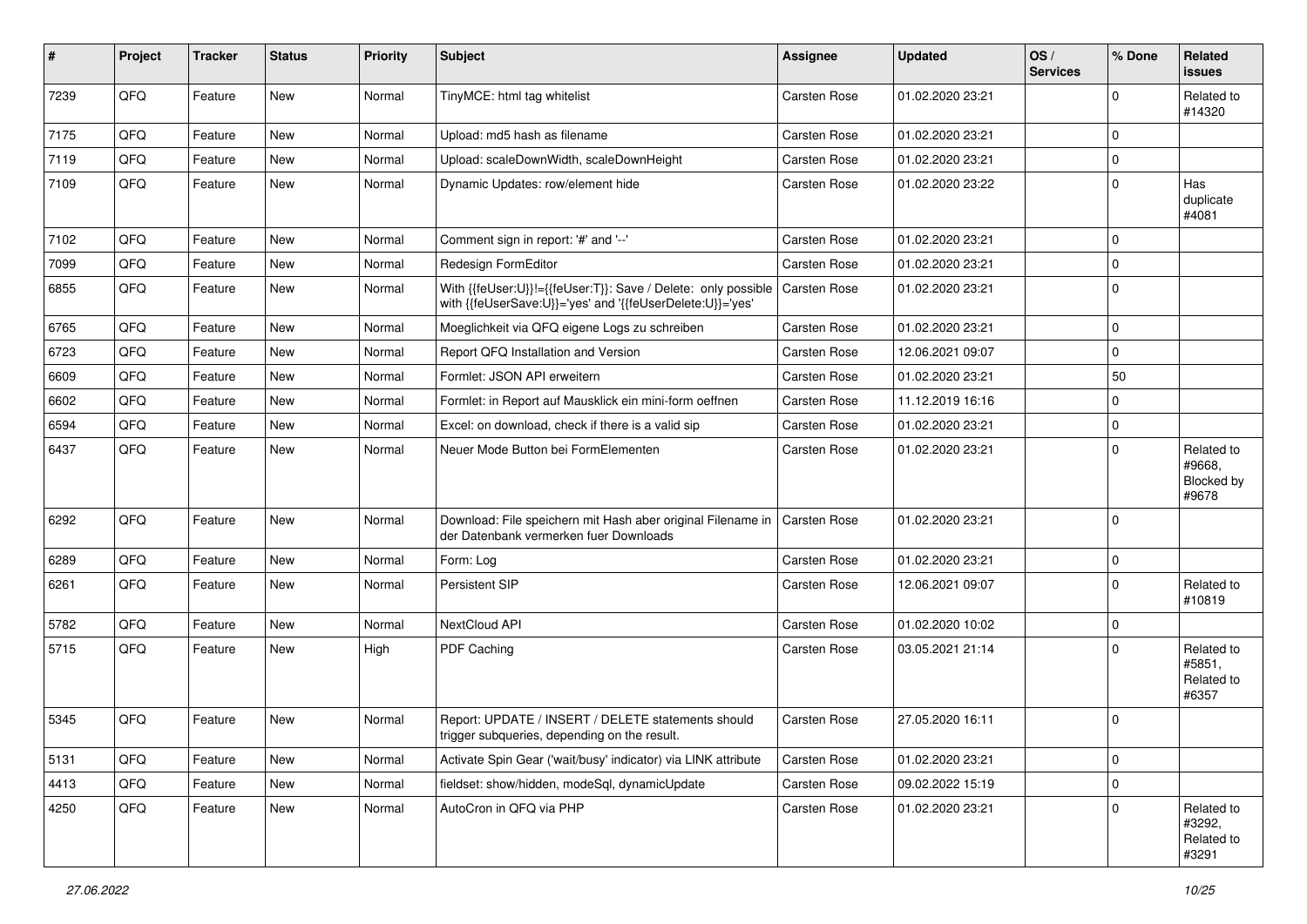| #     | Project | <b>Tracker</b> | <b>Status</b> | <b>Priority</b> | <b>Subject</b>                                                                                    | Assignee            | <b>Updated</b>   | OS/<br><b>Services</b> | % Done      | Related<br><b>issues</b>                                              |
|-------|---------|----------------|---------------|-----------------|---------------------------------------------------------------------------------------------------|---------------------|------------------|------------------------|-------------|-----------------------------------------------------------------------|
| 4082  | QFQ     | Feature        | New           | Normal          | Dynamic Update: modeSql - useful default                                                          | Carsten Rose        | 01.02.2020 23:22 |                        | $\mathbf 0$ |                                                                       |
| 4050  | QFQ     | Feature        | New           | Normal          | sql.log: 1) FormElement ID which causes a specific action,<br>2) Result in the same row.          | Carsten Rose        | 15.04.2020 11:35 |                        | $\mathbf 0$ | Related to<br>#5458                                                   |
| 4023  | QFQ     | Feature        | New           | Normal          | prepared statements - FE action: salveld, sqllnsert,<br>sqlUpdate, sqlDelete, sqlBefore, sqlAfter | Carsten Rose        | 11.12.2019 16:15 |                        | $\Omega$    |                                                                       |
| 3864  | QFQ     | Feature        | New           | Normal          | Encrypt / decrypt field                                                                           | Carsten Rose        | 08.03.2021 18:08 |                        | $\mathbf 0$ |                                                                       |
| 3727  | QFQ     | Feature        | New           | High            | Security: Session Hijacking erschweren                                                            | Carsten Rose        | 03.05.2021 21:14 |                        | $\pmb{0}$   |                                                                       |
| 3504  | QFQ     | Feature        | New           | Normal          | Logging: welche Action FEs werden wann wie ausgefuehrt                                            | Carsten Rose        | 01.02.2020 23:21 |                        | $\Omega$    | Related to<br>#5458,<br>Related to<br>#4092                           |
| 3432  | QFQ     | Feature        | New           | Normal          | subrecord: dynamicUpdate                                                                          | <b>Carsten Rose</b> | 11.06.2020 21:10 |                        | $\Omega$    | Related to<br>#5691                                                   |
| 2361  | QFQ     | Feature        | New           | Normal          | Logging wer/wann/wo welches Formular aufgerufen hat                                               | Carsten Rose        | 11.12.2019 16:15 |                        | $\mathbf 0$ | Related to<br>#4432,<br>Related to<br>#7480                           |
| 12556 | QFQ     | Feature        | <b>New</b>    | Normal          | Pills Title: colored = static or dynamic on allrequiredgiven                                      | Benjamin Baer       | 19.03.2022 17:49 |                        | $\mathbf 0$ |                                                                       |
| 12490 | QFQ     | Feature        | New           | Normal          | Loading Plugins in QFQ - see what tinymce does. (lazy<br>loading)                                 | Benjamin Baer       | 08.06.2022 10:37 |                        | $\Omega$    | Related to<br>#12611,<br>Related to<br>#10013,<br>Related to<br>#7732 |
| 12476 | QFQ     | Feature        | New           | Normal          | clearMe: a) should trigger 'dirty', b) sticky on textarea resize                                  | Benjamin Baer       | 04.01.2022 08:40 |                        | $\Omega$    | Related to<br>#9528                                                   |
| 14185 | QFQ     | Feature        | New           | Normal          | External/Autocron.php - better suitable directory                                                 | Support: System     | 28.05.2022 11:03 |                        | 0           |                                                                       |
| 12156 | QFQ     | Feature        | New           | Normal          | Form: Optional disable 'leave page'                                                               |                     | 03.05.2021 20:45 |                        | $\Omega$    |                                                                       |
| 12135 | QFQ     | Feature        | New           | Normal          | Subrecord: Notiz                                                                                  |                     | 24.04.2021 16:58 |                        | $\mathbf 0$ |                                                                       |
| 12039 | QFQ     | Feature        | New           | Normal          | Missing htmlSpecialChar() in pre processing on form submit                                        |                     | 18.02.2021 00:09 |                        | $\Omega$    | Related to<br>#14320                                                  |
| 12038 | QFQ     | Feature        | <b>New</b>    | Normal          | a) STORE_VAR: filenameOnlyStripUniq, b) SP:<br>QSTRIPUNIQ()                                       |                     | 17.02.2021 23:55 |                        | $\mathbf 0$ |                                                                       |
| 11850 | QFQ     | Feature        | New           | Urgent          | Wizard Form: basierend auf einer Tabelle eine Form<br>anlegen.                                    |                     | 03.05.2021 21:12 |                        | 0           | <b>Blocked by</b><br>#8082                                            |
| 11716 | QFQ     | Feature        | New           | Normal          | Form an beliebiger Stelle im Report anzeigen                                                      |                     | 09.12.2020 09:47 |                        | $\mathbf 0$ |                                                                       |
| 11535 | QFQ     | Feature        | New           | Normal          | Ability to create SQL columns in frontend QFQ forms                                               |                     | 17.11.2020 12:11 |                        | $\mathbf 0$ |                                                                       |
| 11534 | QFQ     | Feature        | New           | Normal          | Report: Action on selected rows - Table batchprocessing<br>feature                                |                     | 18.11.2020 08:15 |                        | $\mathbf 0$ |                                                                       |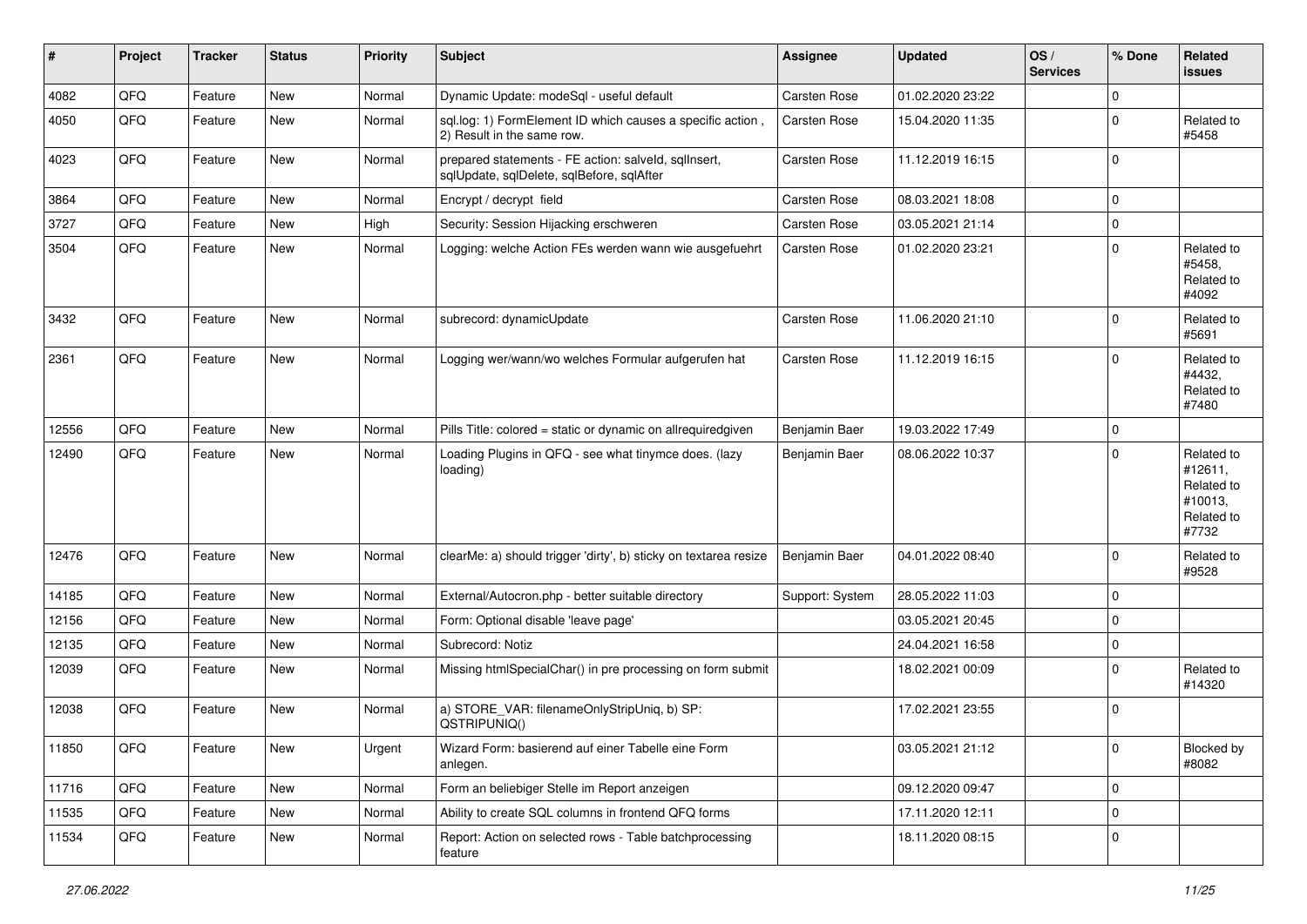| #     | Project | <b>Tracker</b> | <b>Status</b> | <b>Priority</b> | <b>Subject</b>                                                                                           | <b>Assignee</b>     | <b>Updated</b>   | OS/<br><b>Services</b> | % Done      | <b>Related</b><br>issues                                                |
|-------|---------|----------------|---------------|-----------------|----------------------------------------------------------------------------------------------------------|---------------------|------------------|------------------------|-------------|-------------------------------------------------------------------------|
| 10874 | QFQ     | Feature        | New           | Normal          | Erstellen eines Foreign Keys in der Tabelle "FormElement"                                                |                     | 13.07.2020 10:11 |                        | $\mathbf 0$ |                                                                         |
| 10763 | QFQ     | Feature        | New           | Normal          | form accessed and submitted despite logout?                                                              |                     | 16.06.2020 11:43 |                        | $\pmb{0}$   |                                                                         |
| 10384 | QFQ     | Feature        | New           | Normal          | Parameter Exchange QFQ Instances                                                                         |                     | 07.05.2020 09:38 |                        | $\pmb{0}$   |                                                                         |
| 10345 | QFQ     | Feature        | New           | Normal          | Templates - Patterns QFQ Style                                                                           |                     | 03.05.2021 21:01 |                        | $\mathbf 0$ | Related to<br>#10713                                                    |
| 10114 | QFQ     | Feature        | <b>New</b>    | High            | Symbol (Link): 'G:' (Glyphicon) replaced by 'i:' (icon)                                                  |                     | 07.12.2021 17:19 |                        | $\Omega$    | Related to<br>#3797,<br>Related to<br>#4194                             |
| 9853  | QFQ     | Feature        | New           | Normal          | Check das SQL / QFQ / Mail Logfile geschrieben wird                                                      |                     | 09.01.2020 11:15 |                        | $\mathbf 0$ |                                                                         |
| 13943 | QFQ     | Bug            | Priorize      | Normal          | unable to find formgroup                                                                                 | Enis Nuredini       | 28.05.2022 11:03 |                        | $\mathbf 0$ |                                                                         |
| 14283 | QFQ     | Bug            | Priorize      | Normal          | HEIC / HEIF convert doesn't trigger                                                                      | <b>Carsten Rose</b> | 19.06.2022 16:37 |                        | $\pmb{0}$   |                                                                         |
| 12325 | QFQ     | Bug            | Priorize      | Normal          | MultiDB form.dblndex not working for report syntax                                                       | Carsten Rose        | 07.09.2021 13:37 |                        | $\mathbf 0$ | Related to<br>#12145,<br>Related to<br>#12314                           |
| 9975  | QFQ     | Bug            | Priorize      | Normal          | Dropdown Menu: 'r:3' broken                                                                              | Carsten Rose        | 01.02.2020 10:13 |                        | $\mathbf 0$ |                                                                         |
| 9958  | QFQ     | Bug            | Priorize      | Normal          | Broken subrecord query: no error message                                                                 | <b>Carsten Rose</b> | 05.02.2021 15:15 |                        | 0           |                                                                         |
| 9947  | QFQ     | Bug            | Priorize      | Normal          | Unwanted error message if missing 'typeAheadSqlPrefetch'                                                 | <b>Carsten Rose</b> | 01.02.2020 10:13 |                        | $\mathbf 0$ |                                                                         |
| 9862  | QFQ     | Bug            | Priorize      | Normal          | Failed writing to sql mail qfq.log should throw an exception                                             | <b>Carsten Rose</b> | 01.02.2020 10:13 |                        | $\pmb{0}$   |                                                                         |
| 9834  | QFQ     | Bug            | Priorize      | Normal          | Input elements with tag 'disabled' are missing on<br>form-submit: server option 'processReadOnly' broken | <b>Carsten Rose</b> | 07.12.2021 16:43 |                        | $\Omega$    | Related to<br>#9691,<br>Related to<br>#5305, Has<br>duplicate<br>#12331 |
| 9534  | QFQ     | Bug            | Priorize      | Urgent          | FE.type=upload: 'Unknown Mode: ID"                                                                       | Carsten Rose        | 03.05.2021 21:14 |                        | $\mathbf 0$ | Related to<br>#9532                                                     |
| 9173  | QFQ     | Bug            | Priorize      | Urgent          | Stale Record Lock: Firefox                                                                               | Carsten Rose        | 03.05.2021 21:14 |                        | $\mathbf 0$ | Related to<br>#9789                                                     |
| 9121  | QFQ     | Bug            | Priorize      | High            | sip links have r and __dbIndexData set                                                                   | <b>Carsten Rose</b> | 12.06.2021 10:41 |                        | $\pmb{0}$   |                                                                         |
| 8037  | QFQ     | Bug            | Priorize      | Normal          | FE.type=upload (advanced mode): {{slaveld:V}} missing<br>during dynamic update                           | Carsten Rose        | 01.02.2020 10:13 |                        | $\pmb{0}$   |                                                                         |
| 7656  | QFQ     | <b>Bug</b>     | Priorize      | Normal          | FE with required, 'pattern' and 'extraButtonLock': always<br>complain about missing value                | Carsten Rose        | 01.02.2020 10:13 |                        | 0           |                                                                         |
| 7616  | QFQ     | <b>Bug</b>     | Priorize      | Normal          | Selectlist with Enum & Dynamic Update                                                                    | Carsten Rose        | 01.02.2020 10:13 |                        | $\pmb{0}$   |                                                                         |
| 6574  | QFQ     | Bug            | Priorize      | Normal          | qfq.log: Fehlermeldung wurde angezeigt, aber nicht geloggt                                               | Carsten Rose        | 01.02.2020 10:13 |                        | 0           |                                                                         |
| 6116  | QFQ     | Bug            | Priorize      | High            | value of checkbox not saved                                                                              | Carsten Rose        | 07.12.2021 17:19 |                        | $\pmb{0}$   |                                                                         |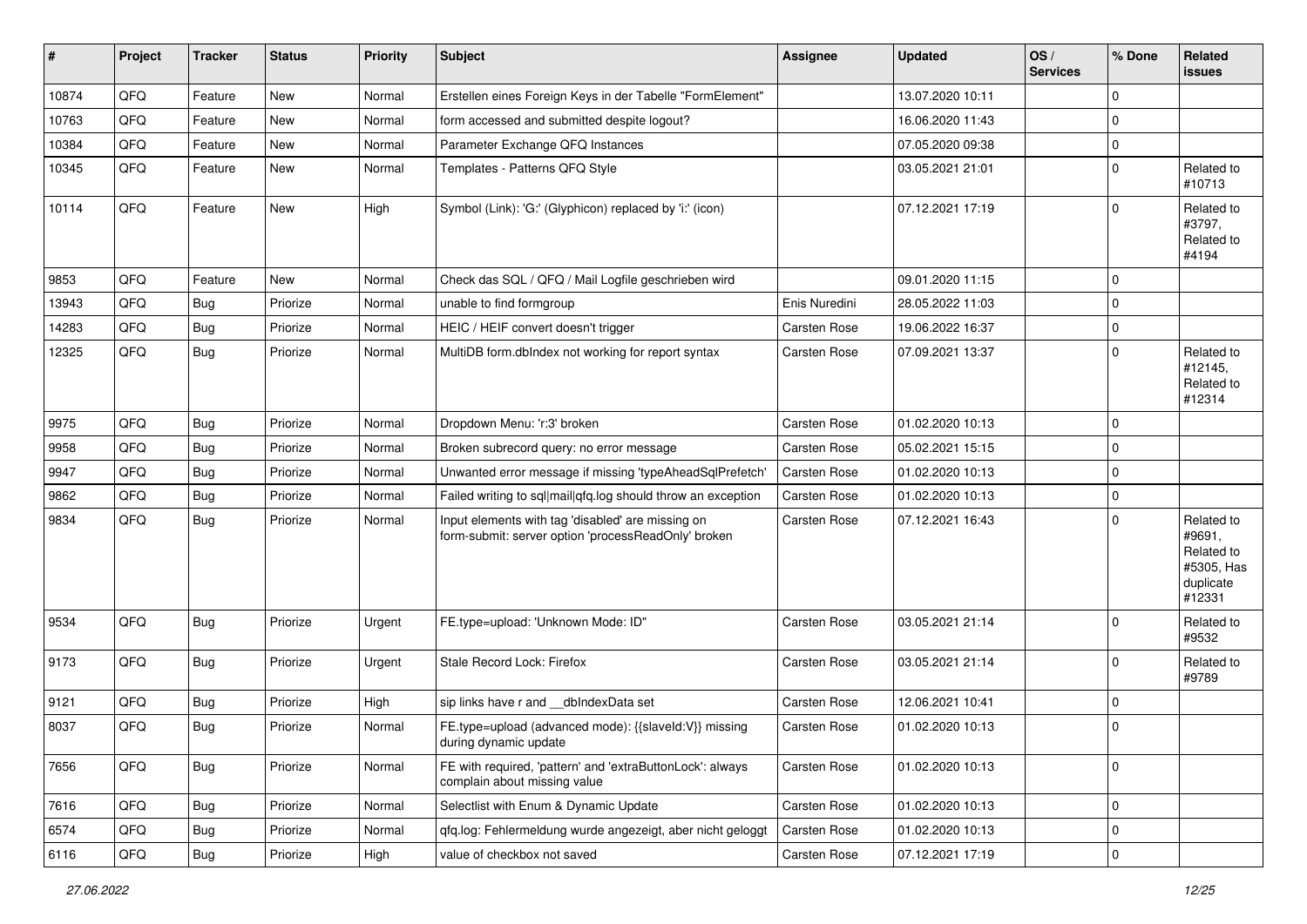| #     | Project | <b>Tracker</b> | <b>Status</b> | <b>Priority</b> | <b>Subject</b>                                                                                      | <b>Assignee</b> | <b>Updated</b>   | OS/<br><b>Services</b> | % Done      | Related<br>issues                                                      |
|-------|---------|----------------|---------------|-----------------|-----------------------------------------------------------------------------------------------------|-----------------|------------------|------------------------|-------------|------------------------------------------------------------------------|
| 3782  | QFQ     | Bug            | Priorize      | Normal          | Bei fehlerhafter Eingabe (z.B. Datum) sollte das erwartete<br>Format angezeigt werden               | Carsten Rose    | 01.02.2020 10:13 |                        | $\mathbf 0$ |                                                                        |
| 6566  | QFQ     | <b>Bug</b>     | Priorize      | Normal          | Link Function 'delete': provided parameter missing on page<br>reload                                | Benjamin Baer   | 03.01.2022 08:08 |                        | $\mathbf 0$ |                                                                        |
| 6140  | QFQ     | Bug            | Priorize      | Normal          | QFQ DnD Sort: Locked fields                                                                         | Benjamin Baer   | 21.03.2022 09:56 |                        | $\mathbf 0$ |                                                                        |
| 4457  | QFQ     | <b>Bug</b>     | Priorize      | Normal          | typeahead: pressing return to select an item, saves the form<br>and closes the form.                | Benjamin Baer   | 03.01.2022 08:01 |                        | $\mathbf 0$ | Related to<br>#4398                                                    |
| 2665  | QFQ     | <b>Bug</b>     | Priorize      | Normal          | Dynamic Update funktioniert nicht, wenn beim<br>entsprechenden FormElement eine size angegeben ist. | Benjamin Baer   | 03.01.2022 08:12 |                        | 30          |                                                                        |
| 13900 | QFQ     | Feature        | Priorize      | Normal          | Selenium: Check das Cookie/PDF funktioniert                                                         | Enis Nuredini   | 25.03.2022 12:45 |                        | $\mathbf 0$ |                                                                        |
| 10569 | QFQ     | Feature        | Priorize      | Normal          | link blank more safe                                                                                | Enis Nuredini   | 25.03.2022 12:44 |                        | $\mathbf 0$ |                                                                        |
| 14371 | QFQ     | Feature        | Priorize      | Normal          | <b>LDAP via REPORT</b>                                                                              | Carsten Rose    | 19.06.2022 16:37 |                        | $\mathbf 0$ |                                                                        |
| 14290 | QFQ     | Feature        | Priorize      | Normal          | FormEditor: Show Table Definition                                                                   | Carsten Rose    | 19.06.2022 16:37 |                        | $\mathbf 0$ |                                                                        |
| 12504 | QFQ     | Feature        | Priorize      | Normal          | sql.log: report fe.id                                                                               | Carsten Rose    | 05.05.2021 22:09 |                        | $\mathbf 0$ |                                                                        |
| 12503 | QFQ     | Feature        | Priorize      | Normal          | Detect dangerous UPDATE statement with missing WHERE                                                | Carsten Rose    | 05.05.2021 22:09 |                        | $\mathbf 0$ |                                                                        |
| 12452 | QFQ     | Feature        | Priorize      | Normal          | BaseURL: alsways with '/' at the end                                                                | Carsten Rose    | 19.06.2022 13:45 |                        | $\mathbf 0$ | Related to<br>#10782                                                   |
| 11320 | QFQ     | Feature        | Priorize      | Normal          | Typo3 Version 10 support                                                                            | Carsten Rose    | 05.05.2021 22:09 |                        | $\mathbf 0$ |                                                                        |
| 10015 | QFQ     | Feature        | Priorize      | Normal          | Monospace in Textarea                                                                               | Carsten Rose    | 03.02.2020 13:40 |                        | $\mathbf 0$ |                                                                        |
| 10012 | QFQ     | Feature        | Priorize      | Normal          | redirectAllMailTo: {{beEmail:T}}                                                                    | Carsten Rose    | 08.05.2021 09:54 |                        | $\mathbf 0$ | Related to<br>#12412,<br>Related to<br>#12413,<br>Related to<br>#10011 |
| 10011 | QFQ     | Feature        | Priorize      | Normal          | Offer new STORE_TYPO3 Variable 'beUser', 'beEmail'                                                  | Carsten Rose    | 08.05.2021 09:51 |                        | $\mathbf 0$ | Related to<br>#10012,<br>Related to<br>#12511                          |
| 10005 | QFQ     | Feature        | Priorize      | Normal          | Report / special column name:  AS _calendar                                                         | Carsten Rose    | 03.06.2020 17:28 |                        | $\mathbf 0$ |                                                                        |
| 9968  | QFQ     | Feature        | Priorize      | Normal          | Tooltip in Links for Developer                                                                      | Carsten Rose    | 01.02.2020 23:17 |                        | $\mathbf 0$ |                                                                        |
| 9928  | QFQ     | Feature        | Priorize      | Normal          | SpecialColumnName: a) Deprecated: ' AS "_+tag " ', b)<br>New: ' AS "_ <tag1><tag2>" '</tag2></tag1> | Carsten Rose    | 01.02.2020 23:17 |                        | $\mathbf 0$ | Related to<br>#9929                                                    |
| 9900  | QFQ     | Feature        | Priorize      | Normal          | Generic API Call: tt-content record >> JSON                                                         | Carsten Rose    | 01.02.2020 10:13 |                        | $\mathbf 0$ |                                                                        |
| 9668  | QFQ     | Feature        | Priorize      | Normal          | Form.mode: rename 'hidden' to 'hide'                                                                | Carsten Rose    | 05.05.2021 22:14 |                        | $\mathbf 0$ | Related to<br>#6437                                                    |
| 9394  | QFQ     | Feature        | Priorize      | Normal          | REST: allow for non numerical ids in get requests                                                   | Carsten Rose    | 05.05.2021 22:10 |                        | $\mathbf 0$ |                                                                        |
| 9346  | QFQ     | Feature        | Priorize      | Normal          | beforeSave: check if an upload is given                                                             | Carsten Rose    | 11.06.2021 21:18 |                        | 0           |                                                                        |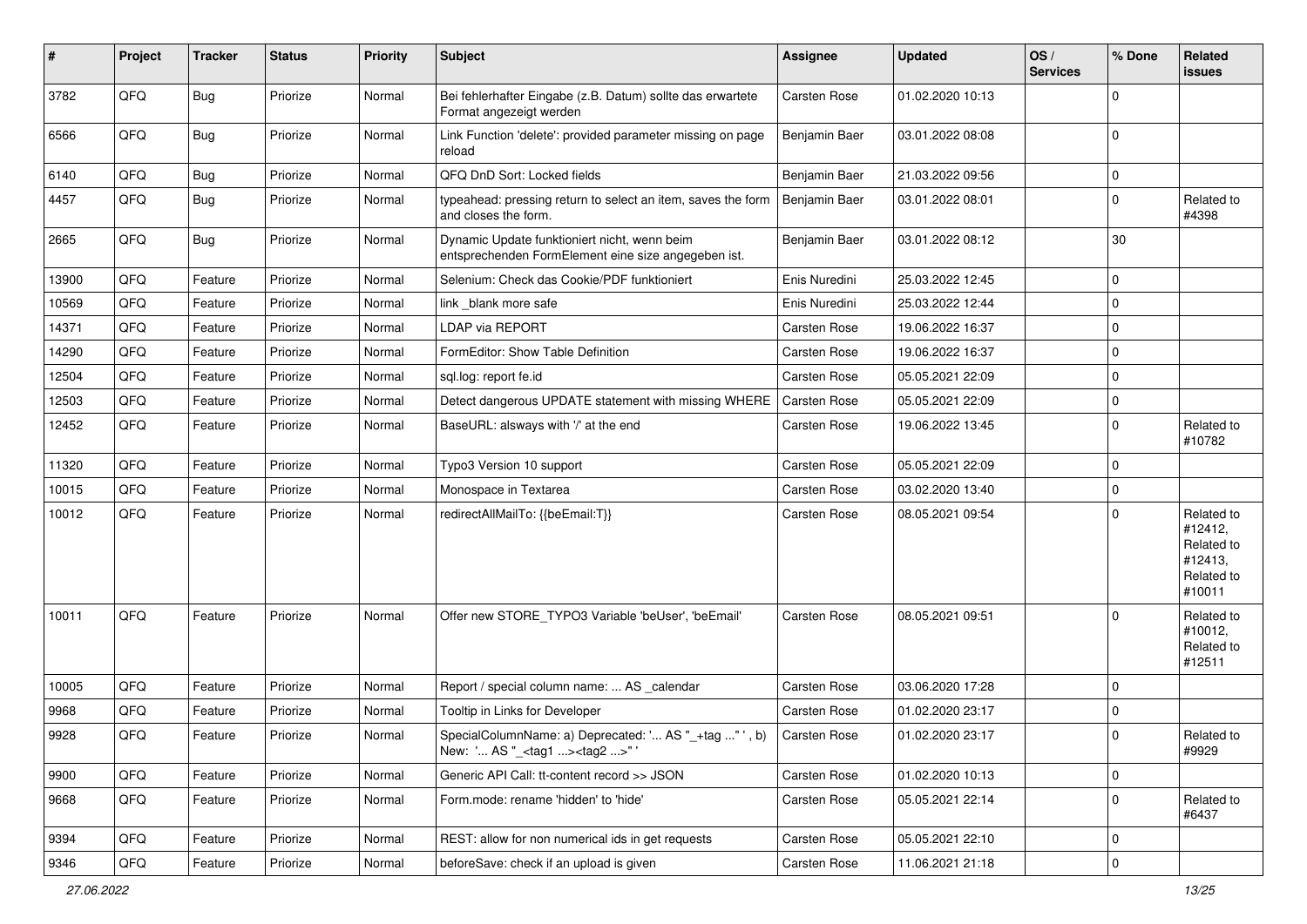| #     | Project | <b>Tracker</b> | <b>Status</b> | <b>Priority</b> | <b>Subject</b>                                                            | Assignee            | <b>Updated</b>   | OS/<br><b>Services</b> | % Done      | Related<br><b>issues</b>                        |
|-------|---------|----------------|---------------|-----------------|---------------------------------------------------------------------------|---------------------|------------------|------------------------|-------------|-------------------------------------------------|
| 8963  | QFQ     | Feature        | Priorize      | Normal          | Setting values in a store: flexible way                                   | <b>Carsten Rose</b> | 05.05.2021 22:10 |                        | $\Omega$    | Related to<br>#8975                             |
| 8585  | QFQ     | Feature        | Priorize      | Normal          | Enhance Error message for 'unknown form'                                  | <b>Carsten Rose</b> | 01.02.2020 10:13 |                        | 0           |                                                 |
| 8584  | QFQ     | Feature        | Priorize      | Normal          | FE 'Action' - never assign to Container (except Template<br>Group)        | Carsten Rose        | 01.02.2020 10:13 |                        | $\Omega$    |                                                 |
| 8277  | QFQ     | Feature        | Priorize      | Normal          | fe.parameter.default=                                                     | Carsten Rose        | 01.02.2020 23:17 |                        | 0           | Related to<br>#8113                             |
| 8204  | QFQ     | Feature        | Priorize      | High            | Position 'required mark'                                                  | Carsten Rose        | 16.06.2021 13:44 |                        | 0           |                                                 |
| 8082  | QFQ     | Feature        | Priorize      | High            | Contact form without saving record                                        | Carsten Rose        | 07.12.2021 15:20 |                        | $\Omega$    | Related to<br>#8587,<br><b>Blocks</b><br>#11850 |
| 8044  | QFQ     | Feature        | Priorize      | Normal          | Transaction: a) Form, b) Report                                           | <b>Carsten Rose</b> | 05.05.2021 22:14 |                        | $\Omega$    | Related to<br>#8043                             |
| 8034  | QFQ     | Feature        | Priorize      | Normal          | FormElement 'data': 22.22.2222 should not be accepted                     | Carsten Rose        | 01.02.2020 10:13 |                        | $\mathbf 0$ |                                                 |
| 7630  | QFQ     | Feature        | Priorize      | Normal          | detailed error message for simple upload                                  | Carsten Rose        | 01.02.2020 10:13 |                        | $\Omega$    |                                                 |
| 7522  | QFQ     | Feature        | Priorize      | Normal          | Inserting default index.html to folder (Avoid Apache<br>Indexing)         | <b>Carsten Rose</b> | 01.02.2020 10:13 |                        | $\Omega$    |                                                 |
| 7290  | QFQ     | Feature        | Priorize      | Normal          | FormEditor: title as textarea if LEN(title)>60                            | Carsten Rose        | 01.02.2020 10:13 |                        | 0           | <b>Blocked by</b><br>#7682                      |
| 7217  | QFQ     | Feature        | Priorize      | Normal          | Download: notice User if `_sip=?` is missing                              | Carsten Rose        | 01.02.2020 10:13 |                        | 0           |                                                 |
| 6998  | QFQ     | Feature        | Priorize      | Normal          | Form: with debug=on show column information as tooltip of<br>column label | Carsten Rose        | 01.02.2020 10:13 |                        | $\Omega$    |                                                 |
| 5942  | QFQ     | Feature        | Priorize      | Normal          | 'L' and 'type': append to links, generate via '_link' by using<br>'u:' .  | Carsten Rose        | 01.02.2020 10:13 |                        | $\Omega$    |                                                 |
| 3867  | QFQ     | Feature        | Priorize      | Normal          | Readonly Formular: Template Groups add/delete<br>ausbeldnen               | Carsten Rose        | 05.05.2021 22:12 |                        | $\Omega$    |                                                 |
| 10003 | QFQ     | Feature        | Priorize      | Normal          | fieldset: stronger visualize group                                        | Benjamin Baer       | 12.02.2020 08:13 |                        | 0           |                                                 |
| 9135  | QFQ     | Feature        | Priorize      | Normal          | Progress Bar generic / replace old hourglass download<br>popup            | Benjamin Baer       | 03.01.2022 07:43 |                        | $\Omega$    |                                                 |
| 7965  | QFQ     | Feature        | Priorize      | Normal          | Input type 'text' with visual format - currency                           | Benjamin Baer       | 03.01.2022 07:45 |                        | 0           |                                                 |
| 7730  | QFQ     | Feature        | Priorize      | Normal          | SELECT Box: title in between                                              | Benjamin Baer       | 01.02.2020 23:22 |                        | $\Omega$    |                                                 |
| 6870  | QFQ     | Feature        | Priorize      | Normal          | Click on '_link' triggers an API call                                     | Benjamin Baer       | 03.01.2022 08:25 |                        | $\Omega$    |                                                 |
| 6801  | QFQ     | Feature        | Priorize      | Normal          | Fabric: Maximize / Fulllscreen                                            | Benjamin Baer       | 21.03.2022 09:56 |                        | $\Omega$    |                                                 |
| 6224  | QFQ     | Feature        | Priorize      | Normal          | Dynamic update: fade in/out fields                                        | Benjamin Baer       | 21.03.2022 09:50 |                        | 0           |                                                 |
| 5562  | QFQ     | Feature        | Priorize      | Normal          | Drag'n'Drop fuer Uploads                                                  | Benjamin Baer       | 21.03.2022 09:52 |                        | $\Omega$    | Related to<br>#9706                             |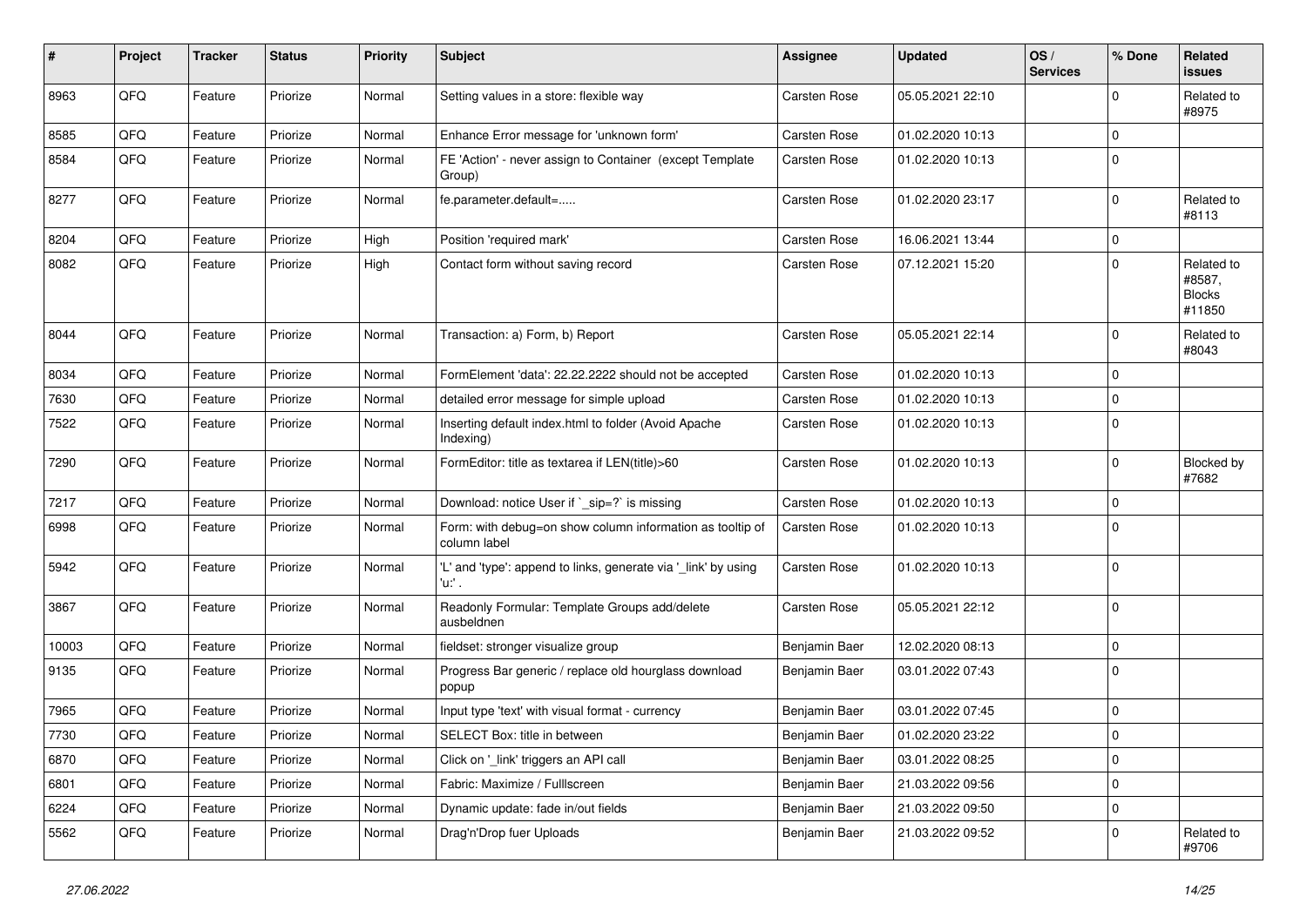| #     | Project | <b>Tracker</b> | <b>Status</b> | <b>Priority</b> | <b>Subject</b>                                                                          | <b>Assignee</b> | <b>Updated</b>   | OS/<br><b>Services</b> | % Done      | Related<br><b>issues</b>                                                                                                                                              |
|-------|---------|----------------|---------------|-----------------|-----------------------------------------------------------------------------------------|-----------------|------------------|------------------------|-------------|-----------------------------------------------------------------------------------------------------------------------------------------------------------------------|
| 5366  | QFQ     | Feature        | Priorize      | Normal          | Saving with keyboard shortcuts                                                          | Benjamin Baer   | 21.03.2022 09:47 |                        | $\mathbf 0$ |                                                                                                                                                                       |
| 14303 | QFQ     | <b>Bug</b>     | ToDo          | Normal          | datetime broken with picker                                                             | Enis Nuredini   | 17.06.2022 09:02 |                        | $\mathbf 0$ | Related to<br>#12630                                                                                                                                                  |
| 13899 | QFQ     | <b>Bug</b>     | ToDo          | Normal          | Selenium: zum laufen bringen                                                            | Enis Nuredini   | 25.03.2022 10:24 |                        | $\mathbf 0$ |                                                                                                                                                                       |
| 12463 | QFQ     | <b>Bug</b>     | ToDo          | High            | QFQ Function: 'function' and 'sql' on same level - output of<br>sql is shown two times. | Carsten Rose    | 15.12.2021 16:31 |                        | $\mathbf 0$ |                                                                                                                                                                       |
| 12395 | QFQ     | Bug            | ToDo          | High            | QFQ Function: Result two times shown                                                    | Carsten Rose    | 18.02.2022 08:59 |                        | $\mathbf 0$ |                                                                                                                                                                       |
| 14320 | QFQ     | Feature        | ToDo          | Normal          | Allow specific HTML Tags and Attributes: general, TinyMCE                               | Enis Nuredini   | 17.06.2022 10:44 |                        | $\mathbf 0$ | Related to<br>#12664,<br>Related to<br>#12039,<br>Related to<br>#11702,<br>Related to<br>#7239,<br>Related to<br>#3708,<br>Related to<br>#3646,<br>Related to<br>#880 |
| 12262 | QFQ     | Feature        | ToDo          | Normal          | Form buttons on top: more customable                                                    | Enis Nuredini   | 17.06.2022 10:44 |                        | $\mathbf 0$ | Related to<br>#13945, Has<br>duplicate<br>#4046, Has<br>duplicate<br>#10080                                                                                           |
| 7602  | QFQ     | Feature        | ToDo          | High            | Multi Select: with checkboxes                                                           | Benjamin Baer   | 22.03.2022 09:07 |                        | $\mathbf 0$ |                                                                                                                                                                       |
| 12508 | QFQ     | <b>Bug</b>     | In Progress   | High            | qfq Form: sendMail                                                                      | Karin Niffeler  | 19.03.2022 17:48 |                        | $\mathbf 0$ |                                                                                                                                                                       |
| 14323 | QFQ     | <b>Bug</b>     | In Progress   | Normal          | Report: render=both single - no impact                                                  | Carsten Rose    | 19.06.2022 18:31 |                        | $\mathbf 0$ |                                                                                                                                                                       |
| 14175 | QFQ     | <b>Bug</b>     | In Progress   | Normal          | Opening a form with no QFQ Session cookie fails                                         | Carsten Rose    | 03.06.2022 10:40 |                        | $\mathbf 0$ |                                                                                                                                                                       |
| 11517 | QFQ     | <b>Bug</b>     | In Progress   | Normal          | extraButtonInfo Broken for multiple FormElements                                        | Carsten Rose    | 12.05.2022 13:12 |                        | $\mathbf 0$ | Related to<br>#7890,<br>Related to<br>#3811, Has<br>duplicate<br>#10905, Has<br>duplicate<br>#10553, Has<br>duplicate<br>#6779                                        |
| 10661 | QFQ     | i Bug          | In Progress   | Normal          | Typo3 Warnungen                                                                         | Carsten Rose    | 07.09.2021 13:23 |                        | $\mathbf 0$ | Related to<br>#12440                                                                                                                                                  |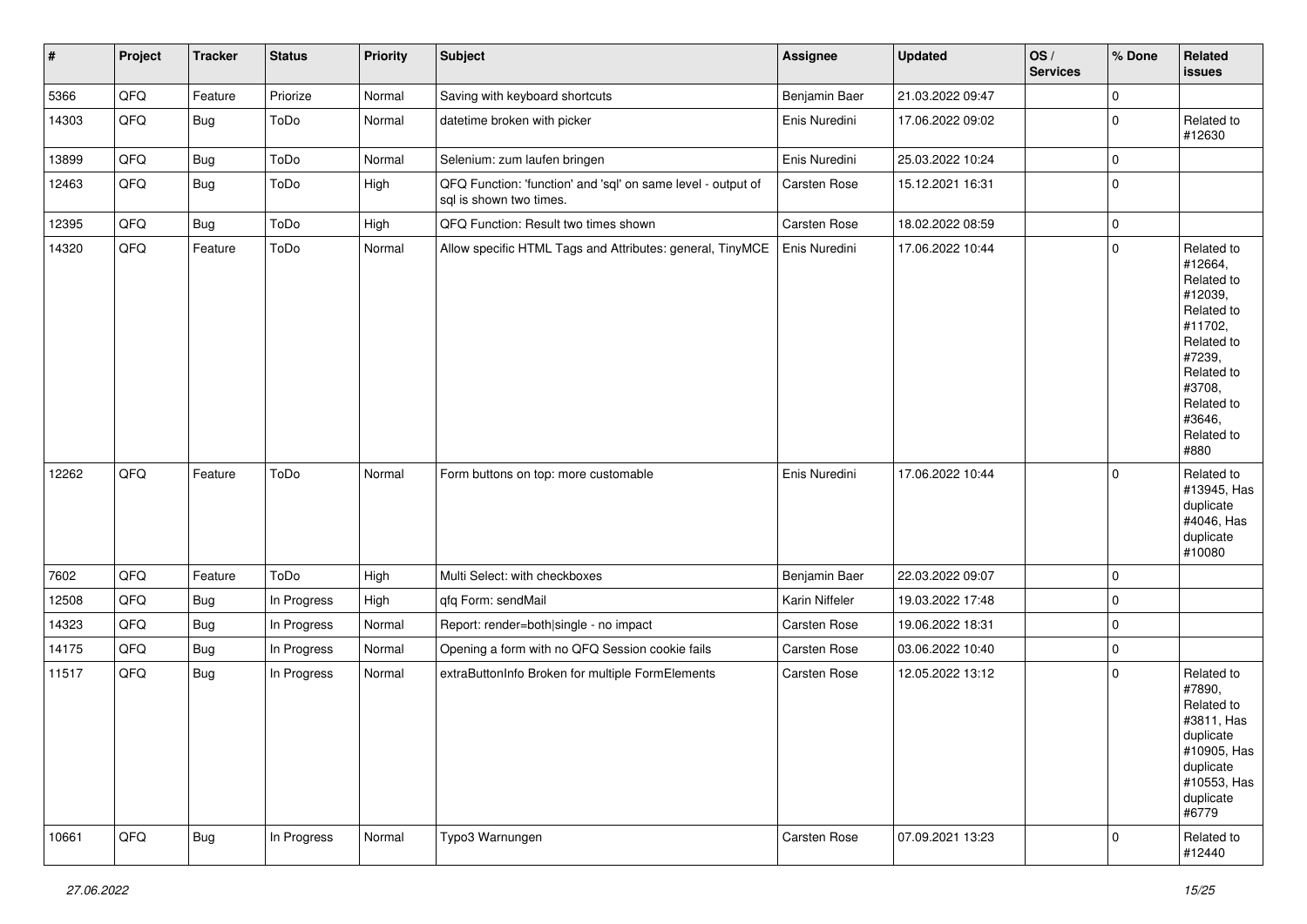| #     | Project | <b>Tracker</b> | <b>Status</b>              | <b>Priority</b> | Subject                                                                  | <b>Assignee</b>     | <b>Updated</b>   | OS/<br><b>Services</b> | % Done      | Related<br><b>issues</b>                                               |
|-------|---------|----------------|----------------------------|-----------------|--------------------------------------------------------------------------|---------------------|------------------|------------------------|-------------|------------------------------------------------------------------------|
| 9789  | QFQ     | <b>Bug</b>     | In Progress                | High            | Record Lock: release to early on 'leave page'                            | Carsten Rose        | 10.01.2022 09:25 |                        | 100         | Related to<br>#10081,<br>Related to<br>#9173,<br>Related to<br>#8702   |
| 9691  | QFQ     | <b>Bug</b>     | In Progress                | Normal          | Checkbox: dynamic update > readonly                                      | <b>Carsten Rose</b> | 01.02.2020 23:22 |                        | 50          | Related to<br>#9834                                                    |
| 12630 | QFQ     | Feature        | In Progress                | Normal          | Input: date[time]: min / max values                                      | Enis Nuredini       | 20.06.2022 18:31 |                        | $\mathbf 0$ | Related to<br>#10096,<br>Related to<br>#14302,<br>Related to<br>#14303 |
| 13330 | QFQ     | Feature        | In Progress                | Normal          | Multi Form: Upload                                                       | Carsten Rose        | 07.11.2021 12:40 |                        | 50          | Related to<br>#9706                                                    |
| 12440 | QFQ     | Feature        | In Progress                | Normal          | Typo3 V10 upgrade (durchfuehren und testen)                              | Carsten Rose        | 21.03.2022 09:53 |                        | 50          | Related to<br>#12357,<br>Related to<br>#12067,<br>Related to<br>#10661 |
| 12439 | QFQ     | Feature        | In Progress                | Normal          | TinyMCE Paste from Word & Character Count/Limit                          | Carsten Rose        | 05.05.2021 22:15 |                        | $\mathbf 0$ |                                                                        |
| 11980 | QFQ     | Feature        | In Progress                | Normal          | protected verzeichnis MUSS geschützt werden                              | <b>Carsten Rose</b> | 07.09.2021 13:30 |                        | $\mathbf 0$ |                                                                        |
| 11076 | QFQ     | Feature        | In Progress                | Normal          | SELECT  AS _websocket                                                    | <b>Carsten Rose</b> | 30.08.2020 17:49 |                        | $\pmb{0}$   |                                                                        |
| 10793 | QFQ     | Feature        | In Progress                | Normal          | <b>Update NPM Packages</b>                                               | Carsten Rose        | 07.09.2021 13:25 |                        | 30          |                                                                        |
| 10443 | QFQ     | Feature        | In Progress                | Normal          | Konzept_api / _live                                                      | <b>Carsten Rose</b> | 07.05.2020 09:39 |                        | $\mathbf 0$ |                                                                        |
| 9517  | QFQ     | Feature        | In Progress                | High            | Input multiple tags with typeahead                                       | Carsten Rose        | 03.05.2021 21:14 |                        | 40          | Related to<br>#10150                                                   |
| 6250  | QFQ     | Feature        | In Progress                | Normal          | Enhance layout: a) Subrecord, b) Subrecord-Title                         | Carsten Rose        | 01.02.2020 23:22 |                        | $\mathbf 0$ | Related to<br>#5391                                                    |
| 5695  | QFQ     | Feature        | In Progress                | Normal          | Multiform                                                                | Carsten Rose        | 02.01.2021 18:38 |                        | $\mathbf 0$ |                                                                        |
| 4194  | QFQ     | Feature        | In Progress                | Normal          | Bootstrap 4 ist jetzt offiziel                                           |                     | 03.05.2021 20:47 |                        | 0           | Related to<br>#10114                                                   |
| 13566 | QFG     | Feature        | Ready to sync<br>(develop) | Normal          | Delete config-example.qfq.php file                                       | Carsten Rose        | 23.12.2021 09:25 |                        | l 0         |                                                                        |
| 8316  | QFQ     | <b>Bug</b>     | Feedback                   | Normal          | Documentation/Behaviour for Nested Queries and<br>Record-Store confusing | Nicola Chiapolini   | 20.11.2019 09:14 |                        | $\mathbf 0$ |                                                                        |
| 13767 | QFQ     | <b>Bug</b>     | Feedback                   | Normal          | date/time-picker: required shows up/down button orange                   | Enis Nuredini       | 16.05.2022 23:16 |                        | $\mathbf 0$ |                                                                        |
| 11630 | QFQ     | <b>Bug</b>     | Feedback                   | High            | Bitte check ob CALL() in 20.11.0 noch so funktioniert wie in<br>20.4.1   | Enis Nuredini       | 28.05.2022 13:45 |                        | $\mathbf 0$ | Related to<br>#11325                                                   |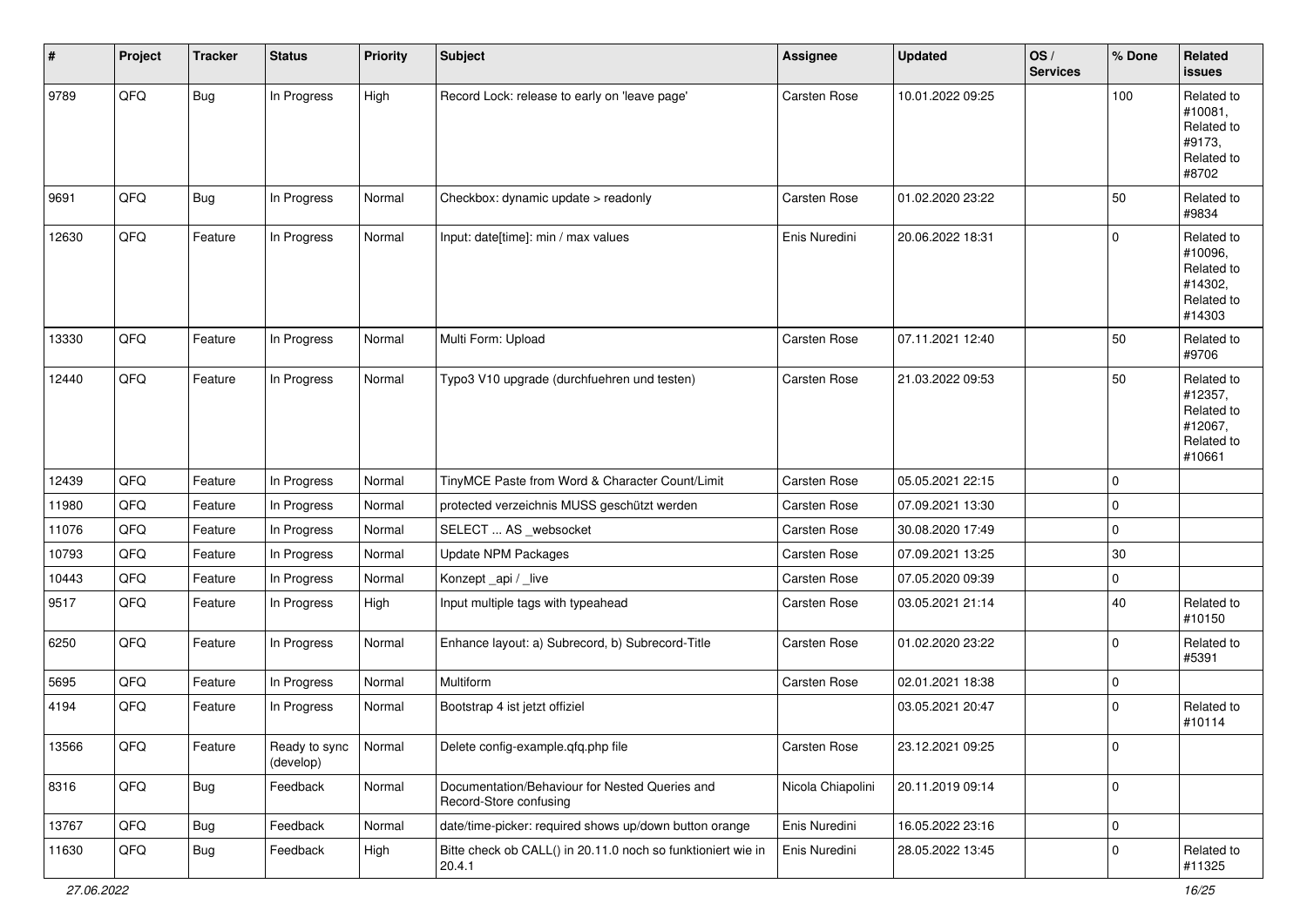| #     | Project | <b>Tracker</b> | <b>Status</b>     | <b>Priority</b> | Subject                                                                                                              | <b>Assignee</b> | <b>Updated</b>   | OS/<br><b>Services</b> | % Done      | Related<br>issues                           |
|-------|---------|----------------|-------------------|-----------------|----------------------------------------------------------------------------------------------------------------------|-----------------|------------------|------------------------|-------------|---------------------------------------------|
| 11347 | QFQ     | <b>Bug</b>     | Feedback          | Normal          | If Bedingungen funktionieren nicht korrekt                                                                           | Christoph Fuchs | 21.03.2021 20:37 |                        | $\mathbf 0$ |                                             |
| 12546 | QFQ     | <b>Bug</b>     | Feedback          | Normal          | Branch 'Development' - Unit Tests mit dirty workaround<br>angepasst                                                  | Carsten Rose    | 19.03.2022 17:48 |                        | $\mathbf 0$ |                                             |
| 9898  | QFQ     | Bug            | Feedback          | Normal          | Formular trotz Timeout gespeichert                                                                                   | Benjamin Baer   | 01.02.2020 15:56 |                        | $\mathbf 0$ |                                             |
| 9535  | QFQ     | <b>Bug</b>     | Feedback          | Normal          | Report:  AS '_vertical' - column to wide - vertical >> rot45,<br>rot90                                               | Benjamin Baer   | 01.02.2020 15:56 |                        | $\mathbf 0$ |                                             |
| 10124 | QFQ     | Feature        | Feedback          | Normal          | qfq AAI-Login                                                                                                        | Karin Niffeler  | 07.05.2020 09:36 |                        | $\mathbf 0$ |                                             |
| 13572 | QFQ     | Feature        | Feedback          | Normal          | Form Load: misleading error message on trying to load non<br>existent primary record                                 | Enis Nuredini   | 16.05.2022 23:16 |                        | 100         |                                             |
| 10782 | QFQ     | Feature        | Feedback          | Normal          | Tiny MCE: Image Upload                                                                                               | Enis Nuredini   | 16.05.2022 23:16 |                        | 0           | Related to<br>#12452                        |
| 9052  | QFQ     | Feature        | Feedback          | High            | Report: CodeMirror with SQL Syntax Highlight in FE                                                                   | Enis Nuredini   | 08.06.2022 10:25 |                        | $\mathbf 0$ |                                             |
| 12584 | QFQ     | Feature        | Feedback          | Normal          | T3 v10 migration script: replace alias-patterns (v11)                                                                | Carsten Rose    | 28.05.2022 11:12 |                        | 100         |                                             |
| 5894  | QFQ     | Feature        | Feedback          | Normal          | Typeahead in Report: show/hide rows dynamically                                                                      | Carsten Rose    | 18.02.2022 08:50 |                        | $\mathbf 0$ | Related to<br>#5893,<br>Related to<br>#5885 |
| 9548  | QFQ     | Feature        | Feedback          | High            | FormElement: Pattern mismatch - optional report only on<br>focus lost                                                | Benjamin Baer   | 03.05.2021 21:14 |                        | $\mathbf 0$ |                                             |
| 3613  | QFQ     | Bug            | Some day<br>maybe | Normal          | note /note unchecked -> note div (col-md) wird weiterhin<br>gerendert                                                | Elias Villiger  | 01.02.2020 23:19 |                        | 100         |                                             |
| 9669  | QFQ     | Bug            | Some day<br>maybe | Normal          | Checkbox / Template Group: radio/checkbox visible broken<br>after 'add'                                              | Carsten Rose    | 16.06.2021 13:47 |                        | $\mathbf 0$ | Related to<br>#8091                         |
| 9281  | QFQ     | <b>Bug</b>     | Some day<br>maybe | Normal          | Allow STRICT_TRANS_TABLES                                                                                            | Carsten Rose    | 02.01.2021 18:43 |                        | 0           |                                             |
| 8106  | QFQ     | Bug            | Some day<br>maybe | Normal          | Dynamic Update: Feld kann nicht auf empty zurückgesetzt<br>werden                                                    | Carsten Rose    | 11.12.2019 16:01 |                        | $\mathbf 0$ |                                             |
| 7456  | QFQ     | <b>Bug</b>     | Some day<br>maybe | Low             | Todos in Code: solve or make ticket                                                                                  | Carsten Rose    | 16.09.2021 15:10 |                        | 0           |                                             |
| 5991  | QFQ     | <b>Bug</b>     | Some day<br>maybe | Normal          | URLs with ' ' or long parameter are problematic                                                                      | Carsten Rose    | 01.02.2020 23:19 |                        | $\mathbf 0$ |                                             |
| 5768  | QFQ     | <b>Bug</b>     | Some day<br>maybe | Normal          | '{{pageLanguage:T}}' missing if QFQ is called via api                                                                | Carsten Rose    | 01.02.2020 23:19 |                        | $\mathbf 0$ |                                             |
| 5706  | QFQ     | Bug            | Some day<br>maybe | Normal          | upload: fileDestination needs to be sanatized                                                                        | Carsten Rose    | 01.02.2020 23:19 |                        | 0           |                                             |
| 5557  | QFQ     | Bug            | Some day<br>maybe | Normal          | Form load: STORE_RECORD filled, but should be empty                                                                  | Carsten Rose    | 01.02.2020 23:19 |                        | 0           |                                             |
| 5021  | QFQ     | <b>Bug</b>     | Some day<br>maybe | Normal          | FE.typ=extra - during save displays error 'datum2' already<br>filled in STORE_SIP - the value is stored nevertheless | Carsten Rose    | 01.02.2020 23:19 |                        | $\mathbf 0$ | Related to<br>#3875                         |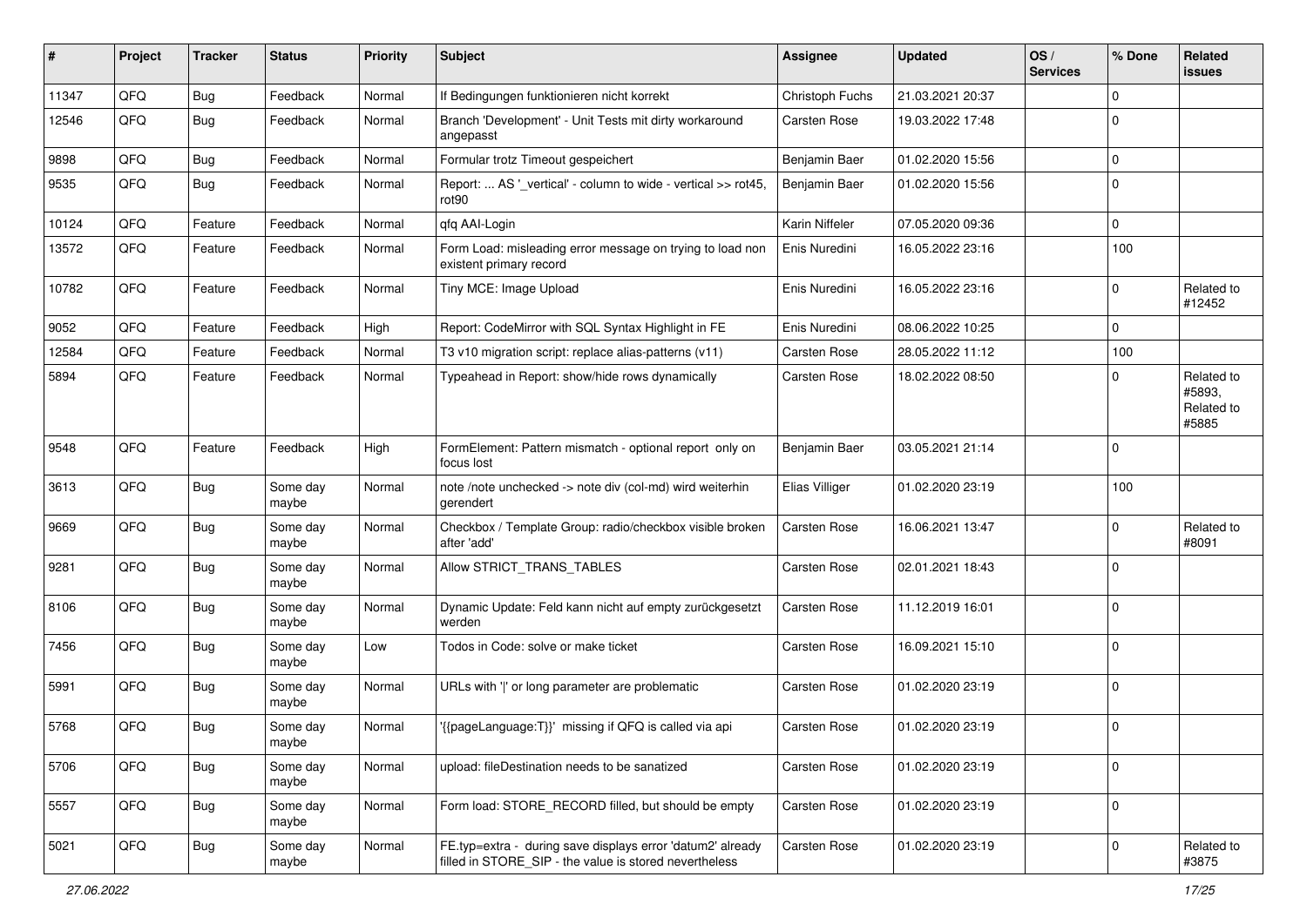| #    | Project | <b>Tracker</b> | <b>Status</b>     | <b>Priority</b> | <b>Subject</b>                                                                                                       | Assignee            | <b>Updated</b>   | OS/<br><b>Services</b> | % Done      | Related<br><b>issues</b>                       |
|------|---------|----------------|-------------------|-----------------|----------------------------------------------------------------------------------------------------------------------|---------------------|------------------|------------------------|-------------|------------------------------------------------|
| 4771 | QFQ     | <b>Bug</b>     | Some day<br>maybe | Normal          | qfq: select-down-values empty after save (edit-form for<br>program administrators)                                   | Carsten Rose        | 01.02.2020 23:20 |                        | $\Omega$    | Related to<br>#4549, Has<br>duplicate<br>#4282 |
| 4659 | QFQ     | <b>Bug</b>     | Some day<br>maybe | Normal          | infoButtonExtra                                                                                                      | Carsten Rose        | 01.02.2020 23:20 |                        | $\Omega$    |                                                |
| 4651 | QFQ     | <b>Bug</b>     | Some day<br>maybe | Normal          | "Loading document" Modal wird angezeigt bei uzhcd type=2<br>Ansicht                                                  | <b>Carsten Rose</b> | 01.02.2020 23:20 |                        | $\Omega$    |                                                |
| 4583 | QFQ     | <b>Bug</b>     | Some day<br>maybe | Normal          | Dynamic Update bei TypeAhead Feldern                                                                                 | <b>Carsten Rose</b> | 01.02.2020 23:19 |                        | $\mathbf 0$ |                                                |
| 4549 | QFQ     | Bug            | Some day<br>maybe | Normal          | TemplateGroups: FE.type SELECT loose selected value<br>after save                                                    | Carsten Rose        | 01.02.2020 23:20 |                        | $\mathbf 0$ | Related to<br>#4548,<br>Related to<br>#4771    |
| 4528 | QFQ     | <b>Bug</b>     | Some day<br>maybe | Normal          | extraButtonLock mit SQLAhead Bug                                                                                     | Carsten Rose        | 01.02.2020 23:19 |                        | $\mathbf 0$ |                                                |
| 4328 | QFQ     | Bug            | Some day<br>maybe | Normal          | Error Message: Show FE name/number on problems in FE                                                                 | Carsten Rose        | 01.02.2020 23:20 |                        | $\mathbf 0$ |                                                |
| 4293 | QFQ     | Bug            | Some day<br>maybe | Normal          | Download broken if token 'd:' is missing - but no error<br>message                                                   | Carsten Rose        | 11.12.2019 16:03 |                        | $\Omega$    | Related to<br>#7514                            |
| 4279 | QFQ     | <b>Bug</b>     | Some day<br>maybe | High            | config.linkVars lost                                                                                                 | Carsten Rose        | 03.05.2021 21:14 |                        | $\Omega$    |                                                |
| 4092 | QFQ     | Bug            | Some day<br>maybe | Normal          | 1) Logging verbessern wann welches FE warum<br>ausgefuehrt wird, 2) Documentation: Best Practice Template<br>Group   | Carsten Rose        | 01.02.2020 23:19 |                        | $\mathbf 0$ | Related to<br>#3504                            |
| 4008 | QFQ     | <b>Bug</b>     | Some day<br>maybe | Normal          | FormElemen.type=sendmail: wrong 'TO' if 'real<br>name <rea@mail.to>' is used</rea@mail.to>                           | Carsten Rose        | 11.12.2019 16:03 |                        | $\Omega$    |                                                |
| 3895 | QFQ     | Bug            | Some day<br>maybe | Normal          | typeahead pedantic: on lehrkredit ldap webpass - if only one<br>person is in dropdown, such person can't be selected | Carsten Rose        | 11.12.2019 16:03 |                        | $\Omega$    |                                                |
| 3882 | QFQ     | <b>Bug</b>     | Some day<br>maybe | Normal          | templateGroup: disable 'add' if limit is reached - funktioniert<br>nicht wenn bereits records existierten            | Carsten Rose        | 11.12.2019 16:03 |                        | $\Omega$    |                                                |
| 3811 | QFQ     | <b>Bug</b>     | Some day<br>maybe | Normal          | Dynamic Update: extraButtonInfo - Text aktualisieren                                                                 | <b>Carsten Rose</b> | 11.12.2019 16:03 |                        | $\mathbf 0$ | Related to<br>#11517                           |
| 3750 | QFQ     | Bug            | Some day<br>maybe | Normal          | FE in a row: if one violates check, all are red                                                                      | <b>Carsten Rose</b> | 11.12.2019 16:03 |                        | $\mathbf 0$ |                                                |
| 3682 | QFQ     | <b>Bug</b>     | Some day<br>maybe | Normal          | Dynamic update: Radio buttons                                                                                        | Carsten Rose        | 11.12.2019 16:02 |                        | $\Omega$    |                                                |
| 3588 | QFQ     | Bug            | Some day<br>maybe | Normal          | templateGroup: versteckte Elemente werden weiterhin<br>gespeichert.                                                  | Carsten Rose        | 11.12.2019 16:02 |                        | $\mathbf 0$ |                                                |
| 3570 | QFQ     | <b>Bug</b>     | Some day<br>maybe | High            | Formular mit prmitnew permitEdit=Always wird nicht<br>aufgerufen (ist leer)                                          | Carsten Rose        | 03.05.2021 21:14 |                        | $\mathbf 0$ |                                                |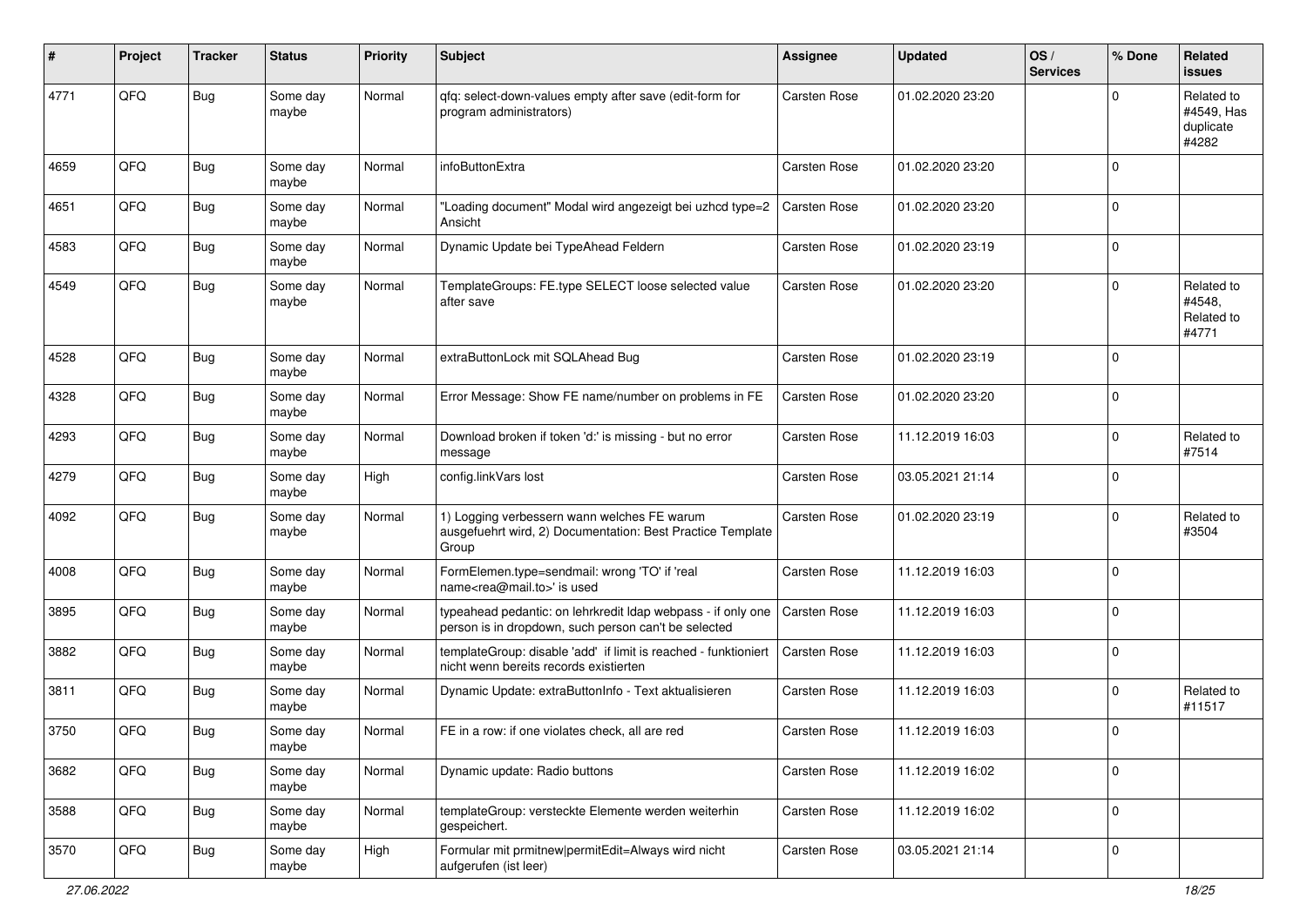| #    | Project | <b>Tracker</b> | <b>Status</b>     | <b>Priority</b> | <b>Subject</b>                                                                                                                                           | <b>Assignee</b> | <b>Updated</b>   | OS/<br><b>Services</b> | % Done              | <b>Related</b><br><b>issues</b> |
|------|---------|----------------|-------------------|-----------------|----------------------------------------------------------------------------------------------------------------------------------------------------------|-----------------|------------------|------------------------|---------------------|---------------------------------|
| 3349 | QFQ     | <b>Bug</b>     | Some day<br>maybe | Normal          | config.qfq.ini: a) vertraegt keine '=' im Value (z.B. Passwort),<br>b) Values sollten in ticks einschliessbar sein (spaces, )                            | Carsten Rose    | 11.12.2019 16:02 |                        | $\mathbf 0$         |                                 |
| 3130 | QFQ     | <b>Bug</b>     | Some day<br>maybe | Normal          | Debug Info's nicht korrekt nach 'New > Save'.                                                                                                            | Carsten Rose    | 11.12.2019 16:03 |                        | $\Omega$            | Related to<br>#3253             |
| 3109 | QFQ     | <b>Bug</b>     | Some day<br>maybe | High            | RealUrl: Links werden nicht korrekt gerendert                                                                                                            | Carsten Rose    | 03.05.2021 21:14 |                        | $\Omega$            |                                 |
| 3061 | QFQ     | <b>Bug</b>     | Some day<br>maybe | High            | winstitute: mysql connection durcheinander - nmhp17<br>(ag7)/QFQ arbeitet mit DB/Tabellen von biostat.                                                   | Carsten Rose    | 03.05.2021 21:14 |                        | $\mathbf 0$         |                                 |
| 2643 | QFQ     | <b>Bug</b>     | Some day<br>maybe | Normal          | Zend / PHP Webinars anschauen                                                                                                                            | Carsten Rose    | 01.02.2020 15:56 |                        | $\Omega$            |                                 |
| 4454 | QFQ     | Bug            | Some day<br>maybe | Normal          | Required Elements: multiple elements in a row - whole row<br>marked if only one input is empty.                                                          | Benjamin Baer   | 01.02.2020 23:20 |                        | $\mathbf 0$         |                                 |
| 4398 | QFQ     | <b>Bug</b>     | Some day<br>maybe | Normal          | Typeahead: mouse click in a prefilled input opens a single<br>item dropdown with the current value - click on it seems to<br>set the value, not the key. | Benjamin Baer   | 01.02.2020 23:20 |                        | $\Omega$            | Related to<br>#4457             |
| 2063 | QFQ     | <b>Bug</b>     | Some day<br>maybe | Normal          | Pills auf 'inaktiv' setzen falls keine Element auf dem Pill<br>sichtbar sind.                                                                            | Benjamin Baer   | 11.12.2019 16:03 |                        | $\mathbf 0$         | Related to<br>#3752             |
| 9126 | QFQ     | Bug            | Some day<br>maybe | Normal          | hidden Form elements are present in page source                                                                                                          |                 | 02.01.2021 18:41 |                        | $\mathbf 0$         |                                 |
| 9024 | QFQ     | <b>Bug</b>     | Some day<br>maybe | Normal          | QFQ Einarbeitung                                                                                                                                         |                 | 01.02.2020 15:56 |                        | $\mathbf 0$         |                                 |
| 9020 | QFQ     | <b>Bug</b>     | Some day<br>maybe | Normal          | radio mit buttonClass und dynamicUpdate lassen sich nicht<br>kombinieren                                                                                 |                 | 11.12.2019 16:01 |                        | $\Omega$            |                                 |
| 7402 | QFQ     | Bug            | Some day<br>maybe | Normal          | thumbnail cache: outdated picture when permission denied<br>and permission resolved.                                                                     |                 | 01.02.2020 23:20 |                        | $\mathbf 0$         |                                 |
| 7281 | QFQ     | <b>Bug</b>     | Some day<br>maybe | Normal          | Subrecords: on large screen separator line too short                                                                                                     |                 | 01.02.2020 23:19 |                        | $\Omega$            |                                 |
| 7101 | QFQ     | Bug            | Some day<br>maybe | Normal          | 'form' in SIP and 'report' - breaks                                                                                                                      |                 | 01.02.2020 23:20 |                        | $\mathbf 0$         |                                 |
| 5877 | QFQ     | <b>Bug</b>     | Some day<br>maybe | Normal          | FE.type=note:bsColumn strange behaviour                                                                                                                  |                 | 01.02.2020 23:19 |                        | $\mathsf{O}\xspace$ |                                 |
| 4546 | QFQ     | <b>Bug</b>     | Some day<br>maybe | Normal          | NH: SIP storage is destroyed                                                                                                                             |                 | 01.02.2020 23:20 |                        | $\Omega$            |                                 |
| 4441 | QFQ     | Bug            | Some day<br>maybe | Normal          | \$ SERVER Vars sollten nur aus dem Store genommen<br>werden - Code entsprechend anpassen.                                                                |                 | 11.12.2019 16:02 |                        | $\Omega$            |                                 |
| 4138 | QFQ     | <b>Bug</b>     | Some day<br>maybe | Normal          | style fehlt                                                                                                                                              |                 | 11.12.2019 16:03 |                        | $\mathbf 0$         |                                 |
| 4122 | QFQ     | <b>Bug</b>     | Some day<br>maybe | Normal          | file: Render Mode hat keinen Effekt                                                                                                                      |                 | 11.12.2019 16:03 |                        | $\mathbf 0$         |                                 |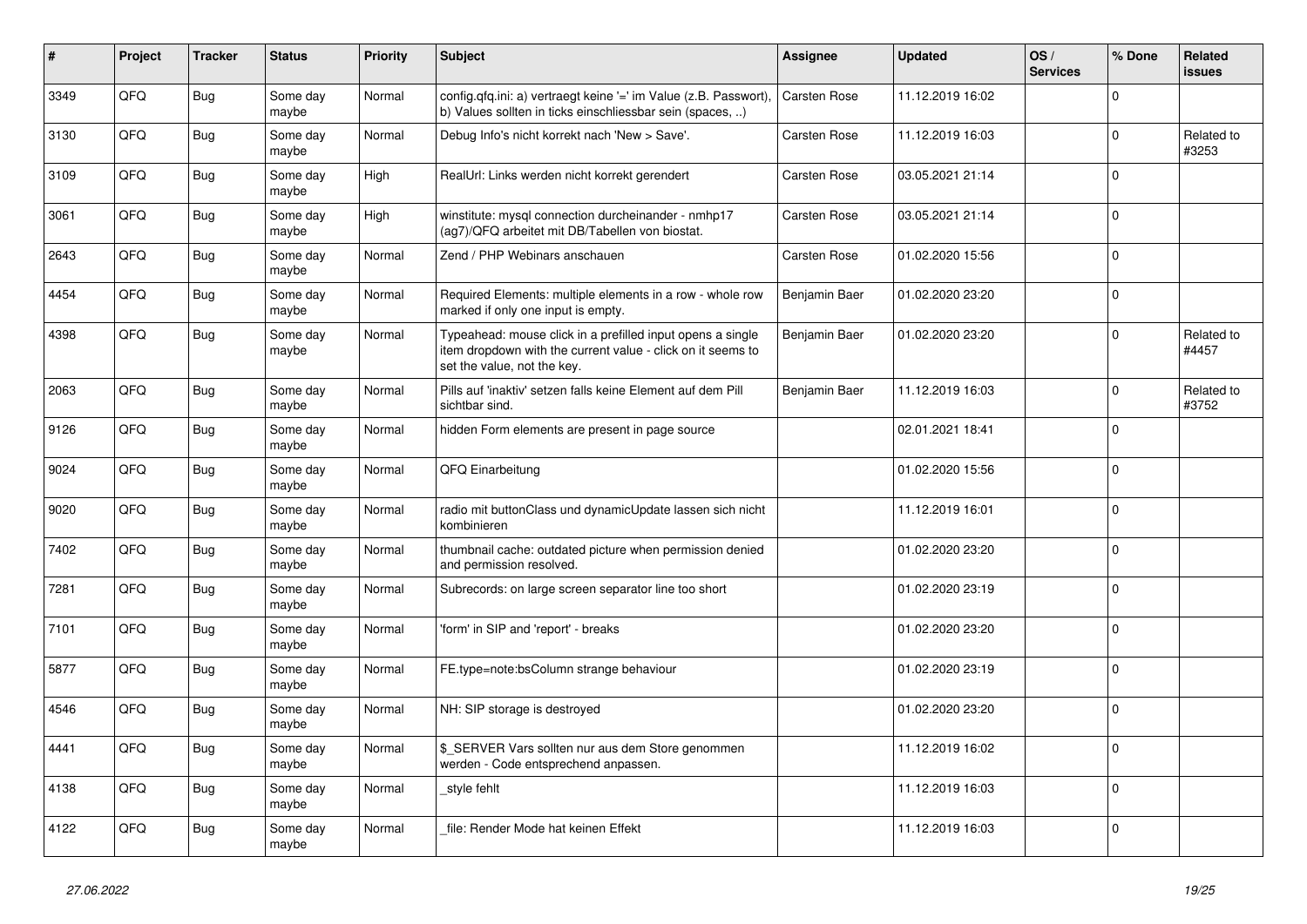| #     | Project | <b>Tracker</b> | <b>Status</b>     | <b>Priority</b> | <b>Subject</b>                                    | Assignee            | <b>Updated</b>   | OS/<br><b>Services</b> | % Done      | Related<br><b>issues</b>                                              |
|-------|---------|----------------|-------------------|-----------------|---------------------------------------------------|---------------------|------------------|------------------------|-------------|-----------------------------------------------------------------------|
| 13608 | QFQ     | Feature        | Some day<br>maybe | Normal          | Automatic Browser Language Redirect               | Enis Nuredini       | 17.06.2022 08:35 |                        | $\Omega$    |                                                                       |
| 12611 | QFQ     | Feature        | Some day<br>maybe | Normal          | Refactoring: Bootstrap with Lazy Loading          | Carsten Rose        | 08.06.2022 10:37 |                        | $\mathbf 0$ | Related to<br>#12490,<br>Related to<br>#10013,<br>Related to<br>#7732 |
| 12337 | QFQ     | Feature        | Some day<br>maybe | Normal          | Database.php: better caching                      | <b>Carsten Rose</b> | 16.09.2021 15:10 |                        | $\mathbf 0$ |                                                                       |
| 12315 | QFQ     | Feature        | Some day<br>maybe | Normal          | Form History (Diffs) / Backups                    | Carsten Rose        | 16.09.2021 15:10 |                        | $\mathbf 0$ |                                                                       |
| 11323 | QFQ     | Feature        | Some day<br>maybe | Normal          | Report Frontend Editor Modal + Codemirror         | Carsten Rose        | 16.09.2021 15:10 |                        | $\mathbf 0$ | Related to<br>#11036                                                  |
| 11322 | QFQ     | Feature        | Some day<br>maybe | Normal          | Form Element JSON - (multiline parameter field)   | Carsten Rose        | 16.09.2021 15:10 |                        | $\mathbf 0$ |                                                                       |
| 11217 | QFQ     | Feature        | Some day<br>maybe | Normal          | <b>Extend Script Functionality</b>                | Carsten Rose        | 16.09.2021 15:10 |                        | $\mathbf 0$ |                                                                       |
| 11036 | QFQ     | Feature        | Some day<br>maybe | Normal          | inline report editor permissions                  | Carsten Rose        | 16.09.2021 15:09 |                        | $\mathbf 0$ | Related to<br>#11323                                                  |
| 10745 | QFQ     | Feature        | Some day<br>maybe | Normal          | Tablesorter Excel Export                          | Carsten Rose        | 16.09.2021 15:09 |                        | $\mathbf 0$ |                                                                       |
| 10716 | QFQ     | Feature        | Some day<br>maybe | Normal          | Business Logic mit Externen Skripten              | Carsten Rose        | 16.09.2021 15:10 |                        | $\mathbf 0$ | Related to<br>#10713,<br>Related to<br>#8217                          |
| 10116 | QFQ     | Feature        | Some day<br>maybe | Normal          | TypeAhead: Tag - show inside 'input' element      | Carsten Rose        | 16.09.2021 15:09 |                        | $\mathbf 0$ |                                                                       |
| 10095 | QFQ     | Feature        | Some day<br>maybe | Normal          | Generic Gitlab Integration into QFQ               | Carsten Rose        | 16.09.2021 15:10 |                        | $\mathbf 0$ |                                                                       |
| 10013 | QFQ     | Feature        | Some day<br>maybe | Normal          | FE.typ=editor: CodeMirror                         | Carsten Rose        | 08.06.2022 10:37 |                        | $\mathbf 0$ | Related to<br>#12611,<br>Related to<br>#12490,<br>Related to<br>#7732 |
| 9704  | QFQ     | Feature        | Some day<br>maybe | Normal          | Thumbnails Generieren beim Splitten von PDF Files | Carsten Rose        | 11.12.2019 16:01 |                        | $\mathbf 0$ |                                                                       |
| 9579  | QFQ     | Feature        | Some day<br>maybe | Normal          | Multiform with Process Row                        | Carsten Rose        | 11.12.2019 16:01 |                        | $\mathbf 0$ |                                                                       |
| 8894  | QFQ     | Feature        | Some day<br>maybe | Normal          | Documentation Tags Usable in QFQ Application      | Carsten Rose        | 11.12.2019 16:01 |                        | $\mathbf 0$ |                                                                       |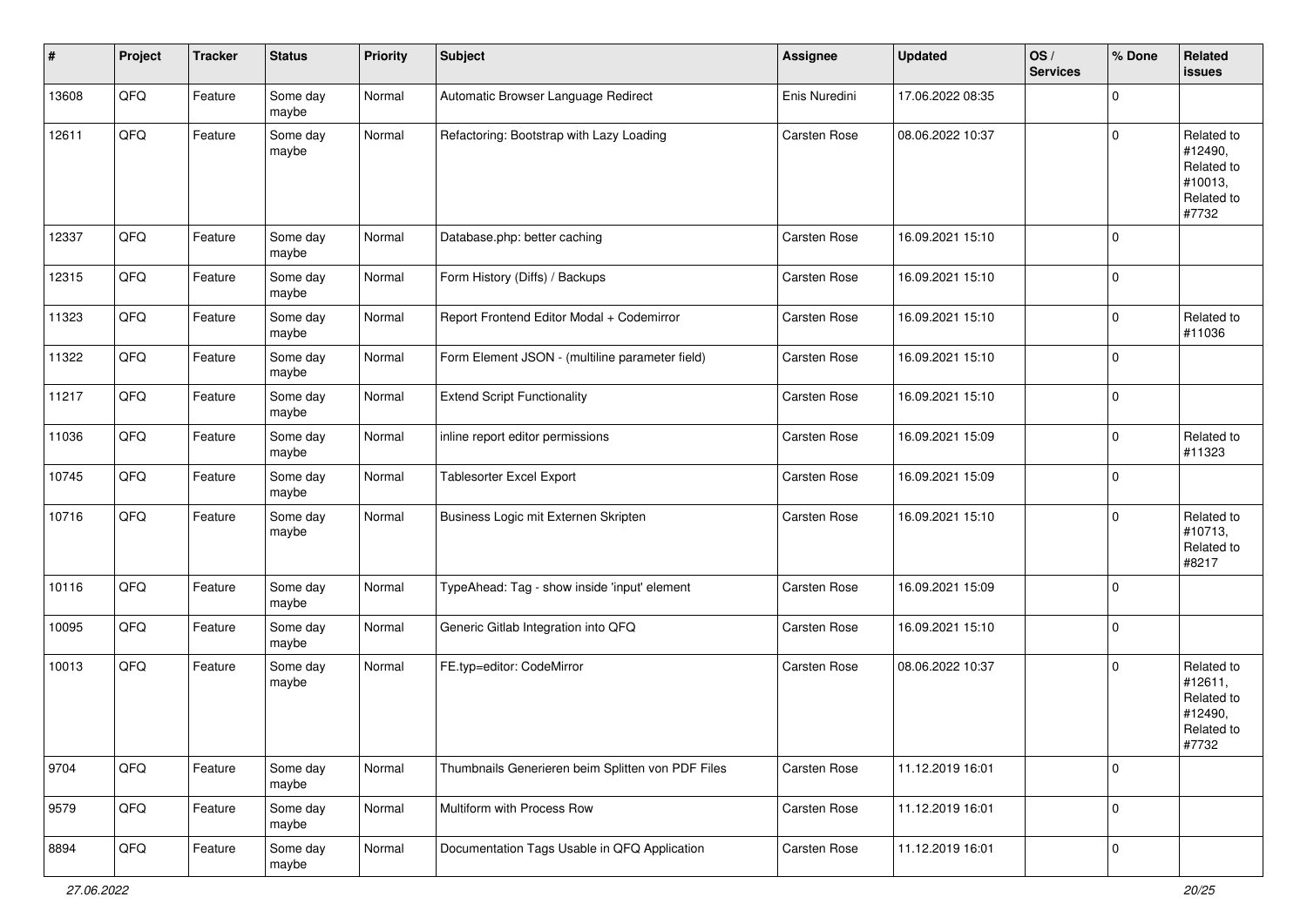| #    | Project | <b>Tracker</b> | <b>Status</b>     | <b>Priority</b> | <b>Subject</b>                                                                                 | Assignee            | <b>Updated</b>   | OS/<br><b>Services</b> | % Done      | <b>Related</b><br>issues                    |
|------|---------|----------------|-------------------|-----------------|------------------------------------------------------------------------------------------------|---------------------|------------------|------------------------|-------------|---------------------------------------------|
| 8892 | QFQ     | Feature        | Some day<br>maybe | Normal          | Display and Edit SQL Comments in Form Editor                                                   | <b>Carsten Rose</b> | 11.12.2019 16:01 |                        | $\mathbf 0$ |                                             |
| 8586 | QFQ     | Feature        | Some day<br>maybe | Normal          | QFQ: Enhance Error message for 'record not found'                                              | Carsten Rose        | 16.09.2021 15:10 |                        | $\mathbf 0$ |                                             |
| 8520 | QFQ     | Feature        | Some day<br>maybe | Normal          | Bring QFQ to Composer                                                                          | Carsten Rose        | 16.09.2021 15:10 |                        | $\mathbf 0$ |                                             |
| 8101 | QFQ     | Feature        | Some day<br>maybe | Normal          | Password hash: support further hashing methods                                                 | Carsten Rose        | 16.09.2021 15:10 |                        | $\mathbf 0$ |                                             |
| 7453 | QFQ     | Feature        | Some day<br>maybe | Normal          | import / export forms QFQ                                                                      | Carsten Rose        | 16.09.2021 15:10 |                        | $\mathbf 0$ |                                             |
| 7452 | QFQ     | Feature        | Some day<br>maybe | Normal          | automate deployment new QFQ version                                                            | Carsten Rose        | 16.09.2021 15:10 |                        | $\mathbf 0$ |                                             |
| 7336 | QFQ     | Feature        | Some day<br>maybe | Normal          | PDF Upload: disallow PDFs with specific Meta information                                       | Carsten Rose        | 11.12.2019 16:01 |                        | $\mathbf 0$ |                                             |
| 7107 | QFQ     | Feature        | Some day<br>maybe | Normal          | Showcase Registration Tool: Anmeldung / Administration :<br>Liste Anmeldungen / Emaileinaldung | Carsten Rose        | 11.12.2019 16:01 |                        | $\mathbf 0$ |                                             |
| 6715 | QFQ     | Feature        | Some day<br>maybe | Normal          | Code-Refactoring: dbArray vereinheitlichen                                                     | Carsten Rose        | 11.12.2019 16:02 |                        | $\mathbf 0$ |                                             |
| 5983 | QFQ     | Feature        | Some day<br>maybe | Normal          | Form Submit (save & update): normalize date/-time FE                                           | Carsten Rose        | 01.02.2020 23:19 |                        | $\mathbf 0$ |                                             |
| 5852 | QFQ     | Feature        | Some day<br>maybe | Normal          | Logging: mail.log / sql.log - im FE anzeigen und via AJAX<br>aktualisieren                     | Carsten Rose        | 01.02.2020 23:19 |                        | $\mathbf 0$ | Related to<br>#5885                         |
| 5665 | QFQ     | Feature        | Some day<br>maybe | Normal          | Versuch das '{{!' nicht mehr noetig ist.                                                       | Carsten Rose        | 01.02.2020 23:20 |                        | $\mathbf 0$ | Related to<br>#7432,<br>Related to<br>#7434 |
| 5579 | QFQ     | Feature        | Some day<br>maybe | Normal          | Enhance Doc / Presentation: variable type 'link column type'                                   | Carsten Rose        | 01.02.2020 23:19 |                        | $\mathbf 0$ |                                             |
| 5548 | QFQ     | Feature        | Some day<br>maybe | Normal          | 801 Textfiles/Scriptfiles als Thumbnail                                                        | Carsten Rose        | 07.03.2022 16:26 |                        | $\mathbf 0$ |                                             |
| 5480 | QFQ     | Feature        | Some day<br>maybe | Normal          | QFQ: Dokumentation mit Screenshots versehen                                                    | Carsten Rose        | 01.02.2020 23:20 |                        | $\mathbf 0$ | Related to<br>#9879                         |
| 5428 | QFQ     | Feature        | Some day<br>maybe | Normal          | secure thumbnail: late render on access.                                                       | Carsten Rose        | 01.02.2020 23:20 |                        | $\mathbf 0$ |                                             |
| 5132 | QFQ     | Feature        | Some day<br>maybe | Normal          | Error Message sendmail missing attachment: more details                                        | Carsten Rose        | 01.02.2020 23:19 |                        | $\mathbf 0$ |                                             |
| 4956 | QFQ     | Feature        | Some day<br>maybe | Normal          | Sendmail: Benutzerdefinierte Headers                                                           | Carsten Rose        | 11.12.2019 16:02 |                        | $\mathbf 0$ |                                             |
| 4872 | QFQ     | Feature        | Some day<br>maybe | Normal          | Fields of Typo3 page available in STORE_TYPO3                                                  | Carsten Rose        | 01.02.2020 23:19 |                        | $\mathbf 0$ |                                             |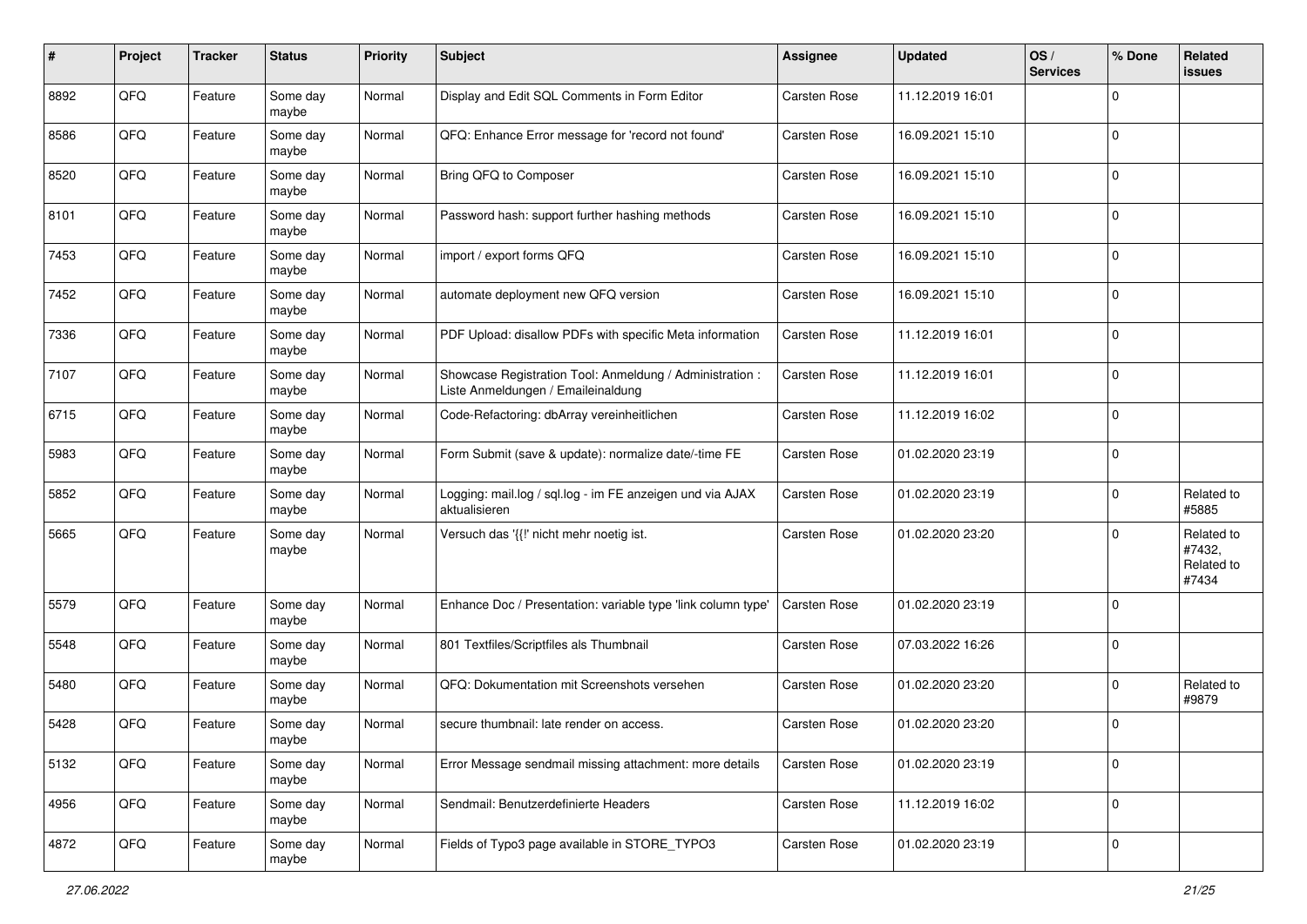| #    | Project | <b>Tracker</b> | <b>Status</b>     | <b>Priority</b> | <b>Subject</b>                                                                                                          | Assignee            | <b>Updated</b>   | OS/<br><b>Services</b> | % Done      | <b>Related</b><br><b>issues</b>             |
|------|---------|----------------|-------------------|-----------------|-------------------------------------------------------------------------------------------------------------------------|---------------------|------------------|------------------------|-------------|---------------------------------------------|
| 4869 | QFQ     | Feature        | Some day<br>maybe | Normal          | Dynamic Update (show, hide, readonly?, required?) for<br><b>Template Group Elements</b>                                 | Carsten Rose        | 01.02.2020 23:19 |                        | $\Omega$    | Related to<br>#4865                         |
| 4839 | QFQ     | Feature        | Some day<br>maybe | Normal          | qfq-handle in <head> Abschnitt</head>                                                                                   | Carsten Rose        | 11.12.2019 16:02 |                        | $\mathbf 0$ |                                             |
| 4757 | QFQ     | Feature        | Some day<br>maybe | Normal          | Test subrecord: download links ok? Links ok?                                                                            | Carsten Rose        | 01.02.2020 23:20 |                        | $\mathbf 0$ |                                             |
| 4652 | QFQ     | Feature        | Some day<br>maybe | Normal          | UZH CD: Weiterleitung auf benutzerdefinierte 403/404 Seite                                                              | Carsten Rose        | 01.02.2020 23:20 |                        | $\mathbf 0$ |                                             |
| 4650 | QFQ     | Feature        | Some day<br>maybe | Normal          | Convert html to doc/rtf                                                                                                 | Carsten Rose        | 01.02.2020 23:20 |                        | $\mathbf 0$ | Related to<br>#10704                        |
| 4606 | QFQ     | Feature        | Some day<br>maybe | Normal          | link: qualifier to render bootstrap button                                                                              | Carsten Rose        | 01.02.2020 23:19 |                        | $\Omega$    |                                             |
| 4365 | QFQ     | Feature        | Some day<br>maybe | Normal          | Multi Language: new way of config                                                                                       | Carsten Rose        | 01.02.2020 23:20 |                        | $\mathbf 0$ |                                             |
| 4349 | QFQ     | Feature        | Some day<br>maybe | Normal          | link download: downloaded external URL to<br>deliver/concatenate - check mimetipe and handle it correctly               | <b>Carsten Rose</b> | 11.12.2019 16:02 |                        | $\mathbf 0$ |                                             |
| 4343 | QFQ     | Feature        | Some day<br>maybe | Normal          | Link: Classifier to add 'attributes'                                                                                    | Carsten Rose        | 01.02.2020 23:20 |                        | $\mathbf 0$ | Related to<br>#14077                        |
| 4330 | QFQ     | Feature        | Some day<br>maybe | Normal          | Error Message: report missing {{ / }} in sqlUpdate, sqlInsert,<br>sqlDelete, sqlAfter, sqlBefore in FE action elements. | Carsten Rose        | 01.02.2020 23:20 |                        | $\mathbf 0$ |                                             |
| 4259 | QFQ     | Feature        | Some day<br>maybe | Normal          | Instant trigger a cron job                                                                                              | Carsten Rose        | 11.12.2019 16:03 |                        | $\mathbf 0$ |                                             |
| 4258 | QFQ     | Feature        | Some day<br>maybe | High            | System Defaults: Forms                                                                                                  | Carsten Rose        | 03.05.2021 21:14 |                        | $\mathbf 0$ |                                             |
| 4197 | QFQ     | Feature        | Some day<br>maybe | Normal          | Unit Test fuer JSON Stream von QuickFormQuery.php ><br>doForm()                                                         | Carsten Rose        | 11.12.2019 16:03 |                        | $\mathbf 0$ |                                             |
| 4026 | QFQ     | Feature        | Some day<br>maybe | Normal          | sqlLog.sql: log number of FE.id                                                                                         | Carsten Rose        | 11.12.2019 16:03 |                        | $\mathbf 0$ | Related to<br>#5458                         |
| 4018 | QFQ     | Feature        | Some day<br>maybe | Normal          | typeahead: solve problem with potential long query<br>parameter                                                         | Carsten Rose        | 11.12.2019 16:03 |                        | $\mathbf 0$ |                                             |
| 3991 | QFQ     | Feature        | Some day<br>maybe | Normal          | report: Columnname '_skipWrap' skips 'fbeg', 'fend'                                                                     | Carsten Rose        | 11.12.2019 16:03 |                        | $\mathbf 0$ |                                             |
| 3990 | QFQ     | Feature        | Some day<br>maybe | High            | custom class definition: add space automatically                                                                        | <b>Carsten Rose</b> | 03.05.2021 21:14 |                        | $\Omega$    |                                             |
| 3967 | QFQ     | Feature        | Some day<br>maybe | High            | Report: Checkbox, Radio, Dropdown, Input welches ohne<br>Submit funktioniert - 'Inline-Form'                            | Carsten Rose        | 03.05.2021 21:14 |                        | $\mathbf 0$ |                                             |
| 3947 | QFQ     | Feature        | Some day<br>maybe | Normal          | Attack detectect: logout current user                                                                                   | Carsten Rose        | 11.12.2019 16:03 |                        | $\mathbf 0$ | Related to<br>#5458,<br>Related to<br>#6299 |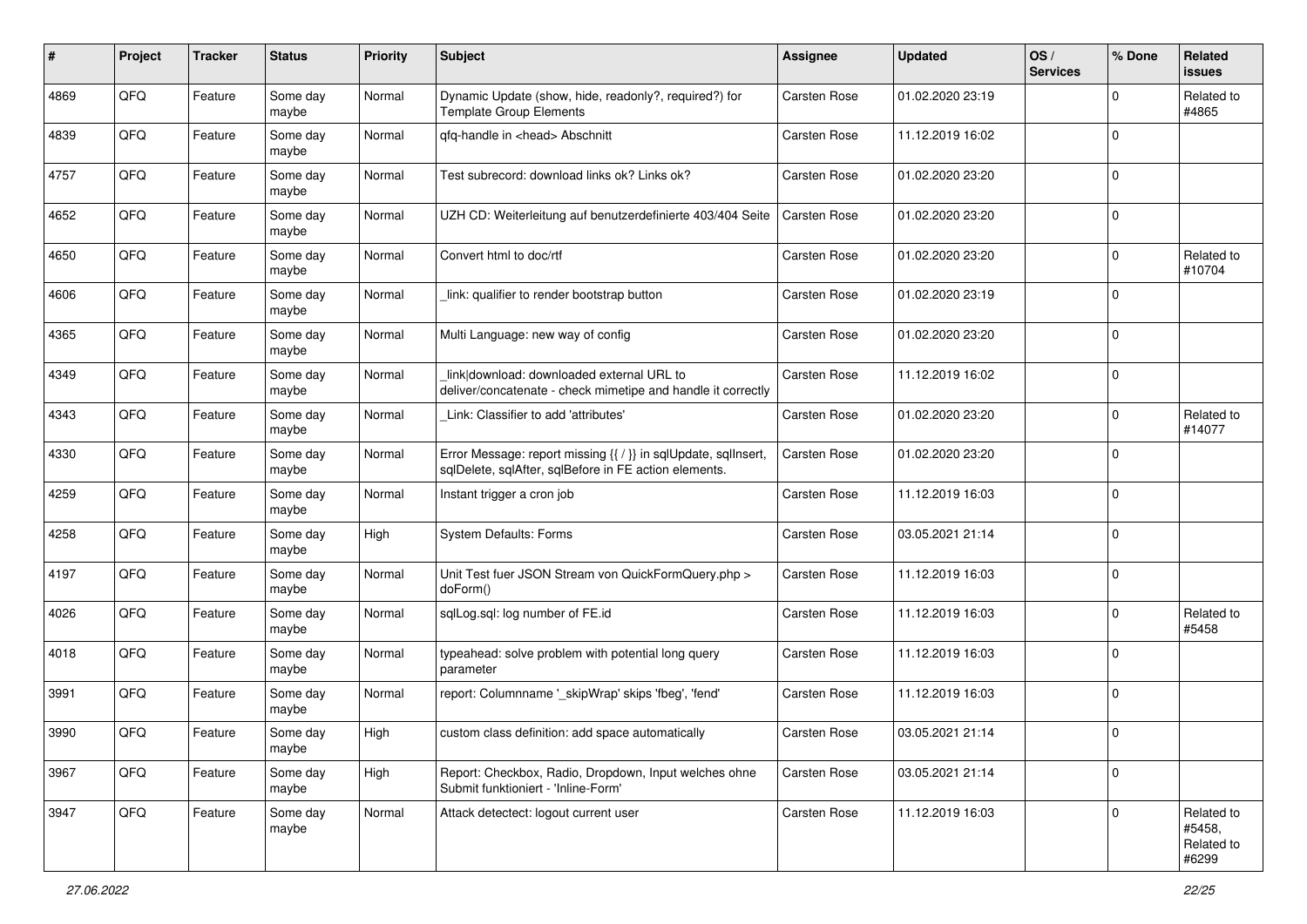| $\pmb{\#}$ | Project | <b>Tracker</b> | <b>Status</b>     | <b>Priority</b> | <b>Subject</b>                                                                                                                               | Assignee            | <b>Updated</b>   | OS/<br><b>Services</b> | % Done      | Related<br>issues                           |
|------------|---------|----------------|-------------------|-----------------|----------------------------------------------------------------------------------------------------------------------------------------------|---------------------|------------------|------------------------|-------------|---------------------------------------------|
| 3942       | QFQ     | Feature        | Some day<br>maybe | Normal          | Action Elemente: neu generierte IDs via FE weitergeben                                                                                       | <b>Carsten Rose</b> | 11.12.2019 16:03 |                        | $\Omega$    | Related to<br>#3941                         |
| 3941       | QFQ     | Feature        | Some day<br>maybe | Normal          | sglAfter: es sollten mehrere moeglich sein                                                                                                   | <b>Carsten Rose</b> | 11.12.2019 16:03 |                        | $\Omega$    | Related to<br>#3942                         |
| 3905       | QFQ     | Feature        | Some day<br>maybe | Normal          | Documentation: Best Practice anhand eines Online<br>Bewerbungstools                                                                          | <b>Carsten Rose</b> | 11.12.2019 16:03 |                        | $\Omega$    |                                             |
| 3900       | QFQ     | Feature        | Some day<br>maybe | Normal          | Extend documentation of 'Copy / Paste'                                                                                                       | Carsten Rose        | 11.12.2019 16:03 |                        | $\mathbf 0$ | Related to<br>#3899                         |
| 3877       | QFQ     | Feature        | Some day<br>maybe | Normal          | FormEditor: die Felder die aktuell nicht gebraucht werden<br>nur auf readonly/disabled setzen (nicht ausblenden > das<br>irritiert.          | <b>Carsten Rose</b> | 11.12.2019 16:03 |                        | $\Omega$    |                                             |
| 3848       | QFQ     | Feature        | Some day<br>maybe | High            | Antivirus check fuer Upload files in qfq?                                                                                                    | Carsten Rose        | 03.05.2021 21:14 |                        | $\Omega$    | Related to<br>#4131                         |
| 3708       | QFQ     | Feature        | Some day<br>maybe | Normal          | Form: input - 'specialchars', 'none'  gewisse tags<br>erlauben, andere verbieten                                                             | Carsten Rose        | 11.12.2019 16:02 |                        | $\mathbf 0$ | Related to<br>#14320                        |
| 3677       | QFQ     | Feature        | Some day<br>maybe | Normal          | wkhtmltopdf: FE User access prohibited, if client IP changes<br>\$TYPO3_CONF_VARS[FE][lockIP]                                                | <b>Carsten Rose</b> | 11.12.2019 16:02 |                        | $\Omega$    |                                             |
| 3666       | QFQ     | Feature        | Some day<br>maybe | Normal          | a) Performance Messung: mysql_real_escape_string() im<br>Vergleich zu str_replace(), b) doppeltes Aufrufen von<br>mysql_real_escape_string() | <b>Carsten Rose</b> | 11.12.2019 16:02 |                        | $\Omega$    |                                             |
| 3537       | QFQ     | Feature        | Some day<br>maybe | Low             | SHOW COLUMNS FROM tableName - Extend '{{!'<br>definition                                                                                     | <b>Carsten Rose</b> | 11.12.2019 16:02 |                        | $\Omega$    |                                             |
| 3458       | QFQ     | Feature        | Some day<br>maybe | Normal          | Display 'Edit Form Element'-Checkbox on form: should<br>depend on FE Group                                                                   | Carsten Rose        | 11.12.2019 16:02 |                        | $\Omega$    | Related to<br>#3447                         |
| 3457       | QFQ     | Feature        | Some day<br>maybe | Normal          | LDAP: concat multi values to one single entry                                                                                                | <b>Carsten Rose</b> | 11.12.2019 16:02 |                        | $\Omega$    |                                             |
| 3402       | QFQ     | Feature        | Some day<br>maybe | Normal          | Syntax Highlighting via CodeMirror                                                                                                           | Carsten Rose        | 11.12.2019 16:02 |                        | 100         | Related to<br>#3207                         |
| 3385       | QFQ     | Feature        | Some day<br>maybe | Normal          | templateGroup: insert/update/delete non primary records                                                                                      | <b>Carsten Rose</b> | 11.12.2019 16:02 |                        | $\Omega$    |                                             |
| 3350       | QFQ     | Feature        | Some day<br>maybe | Normal          | FormEditor: Hilfetext hinter 'checktype'                                                                                                     | Carsten Rose        | 11.12.2019 16:02 |                        | $\Omega$    |                                             |
| 3332       | QFQ     | Feature        | Some day<br>maybe | Normal          | Uploads: Thumbnails, Details zum hochgeladenen File                                                                                          | <b>Carsten Rose</b> | 11.12.2019 16:02 |                        | $\mathbf 0$ | Related to<br>#3264,<br>Related to<br>#5333 |
| 3331       | QFQ     | Feature        | Some day<br>maybe | Normal          | Default Tooltip fuer page? Links: mit Form und Record ID                                                                                     | Carsten Rose        | 11.12.2019 16:02 |                        | 0           |                                             |
| 3291       | QFQ     | Feature        | Some day<br>maybe | Normal          | AutoCron websiteToken                                                                                                                        | Carsten Rose        | 11.12.2019 16:02 |                        | 0           | Related to<br>#4250                         |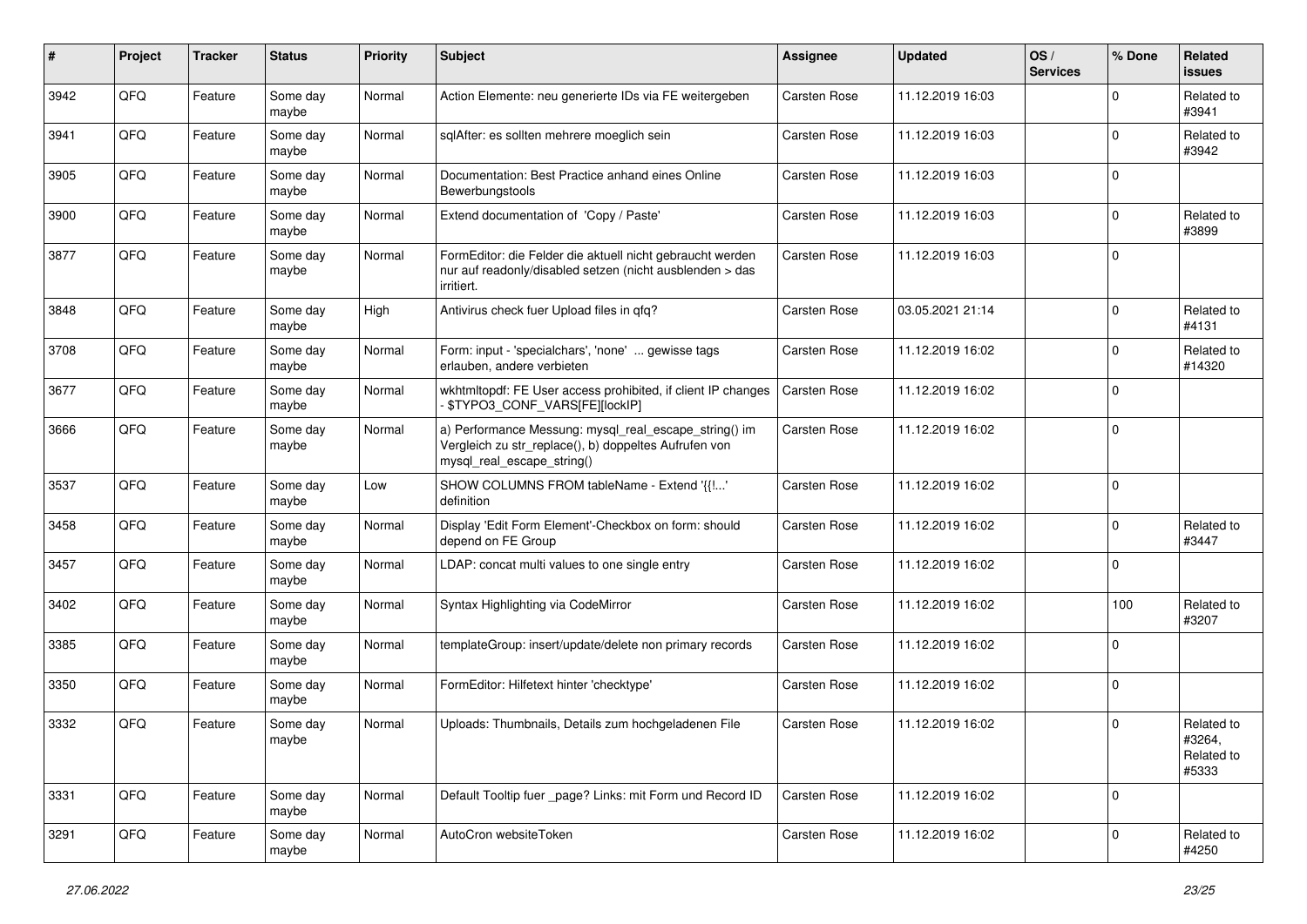| #    | Project | <b>Tracker</b> | <b>Status</b>     | <b>Priority</b> | <b>Subject</b>                                                                                                     | <b>Assignee</b>     | <b>Updated</b>   | OS/<br><b>Services</b> | % Done      | Related<br>issues                                                      |
|------|---------|----------------|-------------------|-----------------|--------------------------------------------------------------------------------------------------------------------|---------------------|------------------|------------------------|-------------|------------------------------------------------------------------------|
| 3285 | QFQ     | Feature        | Some day<br>maybe | Normal          | Zeichenlimit pro Feld: textarea / editor                                                                           | <b>Carsten Rose</b> | 11.12.2019 16:02 |                        | $\Omega$    |                                                                        |
| 3273 | QFQ     | Feature        | Some day<br>maybe | Low             | Dirty Flag in Form                                                                                                 | Carsten Rose        | 11.12.2019 16:02 |                        | $\mathbf 0$ |                                                                        |
| 3267 | QFQ     | Feature        | Some day<br>maybe | Normal          | 2 Forms auf einer Seite: real + Read only                                                                          | Carsten Rose        | 11.12.2019 16:03 |                        | $\Omega$    |                                                                        |
| 3216 | QFQ     | Feature        | Some day<br>maybe | Normal          | dynamic update für checkbox label2                                                                                 | <b>Carsten Rose</b> | 11.12.2019 16:03 |                        | 0           | Related to<br>#2081                                                    |
| 2995 | QFQ     | Feature        | Some day<br>maybe | Normal          | Dropdown JQuery Plugin: 'chosen' - Moeglichkeit um Select<br>Listen mehr Funktion zu geben. Kein Bootstrap noetig. | Carsten Rose        | 11.12.2019 16:03 |                        | $\Omega$    |                                                                        |
| 2084 | QFQ     | Feature        | Some day<br>maybe | Normal          | Mailto mit encryption: Subrecord                                                                                   | <b>Carsten Rose</b> | 11.12.2019 16:03 |                        | $\mathbf 0$ | Related to<br>#2082                                                    |
| 1946 | QFQ     | Feature        | Some day<br>maybe | Normal          | Kontrolle ob der ReadOnly Modus bei den<br>Formularelementen korrekt implementiert ist                             | <b>Carsten Rose</b> | 11.12.2019 16:03 |                        | $\Omega$    |                                                                        |
| 1635 | QFQ     | Feature        | Some day<br>maybe | Normal          | QFQ Extension content record: weitere Optionen<br>einblenden.                                                      | Carsten Rose        | 11.12.2019 16:03 |                        | $\mathbf 0$ |                                                                        |
| 9130 | QFQ     | Feature        | Some day<br>maybe | Normal          | tablesorter: Automatic Row numbering / Zeilenummer                                                                 | Benjamin Baer       | 01.02.2020 23:22 |                        | $\mathbf 0$ |                                                                        |
| 8522 | QFQ     | Feature        | Some day<br>maybe | Normal          | build QFQ - npm warnings                                                                                           | Benjamin Baer       | 01.02.2020 23:19 |                        | 50          |                                                                        |
| 7732 | QFQ     | Feature        | Some day<br>maybe | Normal          | Javascript: Lazy Loading der add on libs                                                                           | Benjamin Baer       | 08.06.2022 10:38 |                        | $\mathbf 0$ | Related to<br>#12611,<br>Related to<br>#12490,<br>Related to<br>#10013 |
| 6972 | QFQ     | Feature        | Some day<br>maybe | Normal          | Fabric Clipboard / cross browser tab                                                                               | Benjamin Baer       | 01.02.2020 23:21 |                        | $\mathbf 0$ |                                                                        |
| 6970 | QFQ     | Feature        | Some day<br>maybe | Normal          | tablesorter: default fuer 'sortReset' aendern von 'Ctrl' zu 'Alt'                                                  | Benjamin Baer       | 01.02.2020 23:21 |                        | $\mathbf 0$ |                                                                        |
| 5389 | QFQ     | Feature        | Some day<br>maybe | Normal          | QFQ Design: Multline label / note                                                                                  | Benjamin Baer       | 01.02.2020 23:19 |                        | $\mathbf 0$ |                                                                        |
| 5024 | QFQ     | Feature        | Some day<br>maybe | Normal          | Fabric: Generate PDF with edits                                                                                    | Benjamin Baer       | 01.02.2020 23:20 |                        | $\Omega$    | Related to<br>#10704                                                   |
| 4420 | QFG     | Feature        | Some day<br>maybe | Normal          | Client: Local Storage - store the changes of a form, local in<br>the browser.                                      | Benjamin Baer       | 11.12.2019 16:02 |                        | $\mathbf 0$ |                                                                        |
| 3692 | QFG     | Feature        | Some day<br>maybe | Normal          | QFQ Webseite                                                                                                       | Benjamin Baer       | 11.12.2019 16:02 |                        | $\mathbf 0$ | Related to<br>#5033                                                    |
| 3415 | QFQ     | Feature        | Some day<br>maybe | Normal          | FE Login Box Templatefile                                                                                          | Benjamin Baer       | 11.12.2019 16:02 |                        | $\mathbf 0$ |                                                                        |